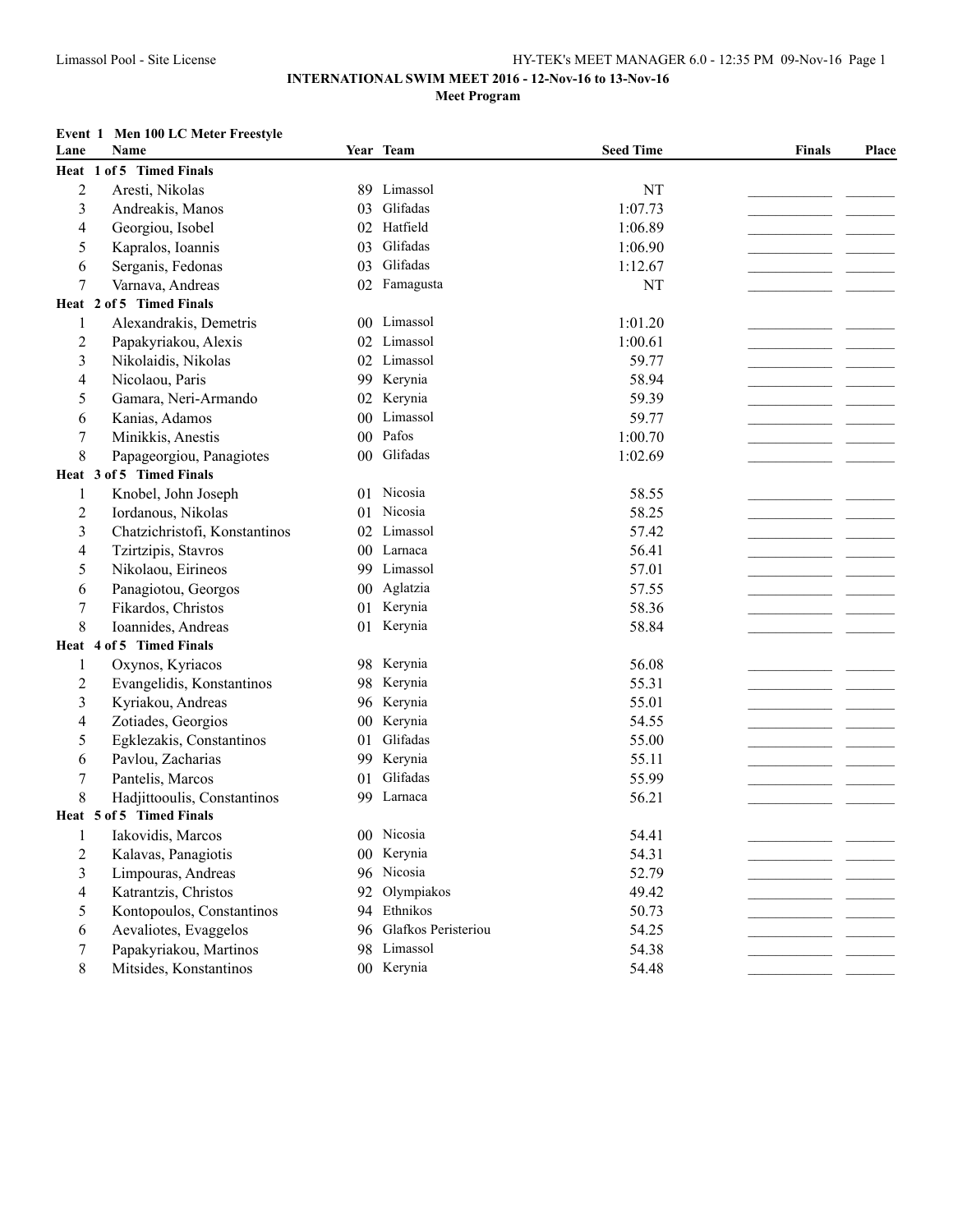### **INTERNATIONAL SWIM MEET 2016 - 12-Nov-16 to 13-Nov-16 Meet Program**

### **Event 2 Women 100 LC Meter Freestyle**

| Heat 1 of 5 Timed Finals<br>3<br>Constantinou, Maria<br>NT<br>Famagusta<br>$00\,$<br>NT<br>$\overline{4}$<br>Zinonos, Dimitriana<br>Limassol<br>03<br>5<br>Trompouki, Melani<br>03 Larnaca<br>NT<br>Heat 2 of 5 Timed Finals<br>Nikolaidou, Christiana<br>04 Limassol<br>NT<br>$\mathbf{1}$<br>Glifadas<br>$\overline{2}$<br>1:10.20<br>Tahiri, Julia<br>03<br>Pafos<br>$\overline{\mathbf{3}}$<br>1:08.12<br>Demosthenous, Nikoleta<br>03<br>Apoel<br>Charitou, Anna<br>1:07.10<br>4<br>$00\,$<br>Glifadas<br>5<br>Alieva, Lina<br>1:07.20<br>03<br>Israel<br>Zangi, Stav<br>6<br>03<br>1:09.50<br>Glifadas<br>Giannakou, Agapi<br>7<br>99<br>1:17.50<br>Heat 3 of 5 Timed Finals<br>Nicosia<br>Stylianou, Elli<br>1:06.26<br>1<br>01<br>Pafos<br>1:05.48<br>$\overline{c}$<br>Stylianou, Stavroula<br>0 <sub>0</sub><br>Limassol<br>3<br>Skenter, Iosifina<br>1:05.07<br>99<br>Glifadas<br>Sofouli, Danae<br>1:04.30<br>4<br>03<br>Kerynia<br>5<br>Violari, Maritina<br>1:04.95<br>04<br>99 Nicosia<br>Boloux, Alexandra<br>1:05.13<br>6<br>$\tau$<br>Ioannides, Fotini<br>02 Famagusta<br>1:06.09<br>8<br>Georgiou, Alexandra<br>01 Apoel<br>1:06.69<br>Heat 4 of 5 Timed Finals<br>Dantou, Soteria<br>03 Glifadas<br>1:03.90<br>1<br>00 Famagusta<br>$\overline{2}$<br>Skeparnidou, Rafaela<br>1:03.42<br>Kerynia<br>3<br>Agiomamitou, Anastasia<br>1:03.14<br>01.<br>Kerynia<br>Dimitriou, Alexantra<br>1:02.28<br>4<br>01<br>Kerynia<br>1:03.00<br>5<br>Ioannou, Despoina<br>01<br>Kerynia<br>Hadjichristofi, Marissa-Stephani<br>1:03.31<br>6<br>$00\,$<br>Glifadas<br>$\tau$<br>Athanasopoulou, Matina<br>1:03.60<br>0 <sub>1</sub><br>04 Lakatamia<br>8<br>Hadjiloizou, Anna<br>1:04.25<br>Heat 5 of 5 Timed Finals<br>Nikolaidou, Ioli<br>02 Aglatzia<br>1:01.57<br>$\mathbf{1}$<br>$\overline{2}$<br>Pagla, Chrysi<br>01 Aglatzia<br>1:00.19<br>90 Halle<br>$\overline{\mathbf{3}}$<br>Jessica, Luster<br>58.50<br>Limassol<br>Antoniou, Kalia<br>0 <sub>0</sub><br>57.44<br>4<br>92 Ethnikos<br>57.50<br>5<br>Vourna, Kristel<br>Famagusta<br>Papapetrou, Tonia Maria<br>59.93<br>6<br>$00\,$<br>Glifadas<br>Sofouli, Stephania<br>1:00.90<br>7<br>00<br>Limassol<br>8<br>Papadopoulou, Chrystalla<br>1:02.09<br>02 | Lane | <b>Name</b> | Year Team | <b>Seed Time</b> | <b>Finals</b> | Place |
|---------------------------------------------------------------------------------------------------------------------------------------------------------------------------------------------------------------------------------------------------------------------------------------------------------------------------------------------------------------------------------------------------------------------------------------------------------------------------------------------------------------------------------------------------------------------------------------------------------------------------------------------------------------------------------------------------------------------------------------------------------------------------------------------------------------------------------------------------------------------------------------------------------------------------------------------------------------------------------------------------------------------------------------------------------------------------------------------------------------------------------------------------------------------------------------------------------------------------------------------------------------------------------------------------------------------------------------------------------------------------------------------------------------------------------------------------------------------------------------------------------------------------------------------------------------------------------------------------------------------------------------------------------------------------------------------------------------------------------------------------------------------------------------------------------------------------------------------------------------------------------------------------------------------------------------------------------------------------------------------------------------------------------------------------------------------------------------------------------------------------------------------------------------------------------------------------------------------------------|------|-------------|-----------|------------------|---------------|-------|
|                                                                                                                                                                                                                                                                                                                                                                                                                                                                                                                                                                                                                                                                                                                                                                                                                                                                                                                                                                                                                                                                                                                                                                                                                                                                                                                                                                                                                                                                                                                                                                                                                                                                                                                                                                                                                                                                                                                                                                                                                                                                                                                                                                                                                                 |      |             |           |                  |               |       |
|                                                                                                                                                                                                                                                                                                                                                                                                                                                                                                                                                                                                                                                                                                                                                                                                                                                                                                                                                                                                                                                                                                                                                                                                                                                                                                                                                                                                                                                                                                                                                                                                                                                                                                                                                                                                                                                                                                                                                                                                                                                                                                                                                                                                                                 |      |             |           |                  |               |       |
|                                                                                                                                                                                                                                                                                                                                                                                                                                                                                                                                                                                                                                                                                                                                                                                                                                                                                                                                                                                                                                                                                                                                                                                                                                                                                                                                                                                                                                                                                                                                                                                                                                                                                                                                                                                                                                                                                                                                                                                                                                                                                                                                                                                                                                 |      |             |           |                  |               |       |
|                                                                                                                                                                                                                                                                                                                                                                                                                                                                                                                                                                                                                                                                                                                                                                                                                                                                                                                                                                                                                                                                                                                                                                                                                                                                                                                                                                                                                                                                                                                                                                                                                                                                                                                                                                                                                                                                                                                                                                                                                                                                                                                                                                                                                                 |      |             |           |                  |               |       |
|                                                                                                                                                                                                                                                                                                                                                                                                                                                                                                                                                                                                                                                                                                                                                                                                                                                                                                                                                                                                                                                                                                                                                                                                                                                                                                                                                                                                                                                                                                                                                                                                                                                                                                                                                                                                                                                                                                                                                                                                                                                                                                                                                                                                                                 |      |             |           |                  |               |       |
|                                                                                                                                                                                                                                                                                                                                                                                                                                                                                                                                                                                                                                                                                                                                                                                                                                                                                                                                                                                                                                                                                                                                                                                                                                                                                                                                                                                                                                                                                                                                                                                                                                                                                                                                                                                                                                                                                                                                                                                                                                                                                                                                                                                                                                 |      |             |           |                  |               |       |
|                                                                                                                                                                                                                                                                                                                                                                                                                                                                                                                                                                                                                                                                                                                                                                                                                                                                                                                                                                                                                                                                                                                                                                                                                                                                                                                                                                                                                                                                                                                                                                                                                                                                                                                                                                                                                                                                                                                                                                                                                                                                                                                                                                                                                                 |      |             |           |                  |               |       |
|                                                                                                                                                                                                                                                                                                                                                                                                                                                                                                                                                                                                                                                                                                                                                                                                                                                                                                                                                                                                                                                                                                                                                                                                                                                                                                                                                                                                                                                                                                                                                                                                                                                                                                                                                                                                                                                                                                                                                                                                                                                                                                                                                                                                                                 |      |             |           |                  |               |       |
|                                                                                                                                                                                                                                                                                                                                                                                                                                                                                                                                                                                                                                                                                                                                                                                                                                                                                                                                                                                                                                                                                                                                                                                                                                                                                                                                                                                                                                                                                                                                                                                                                                                                                                                                                                                                                                                                                                                                                                                                                                                                                                                                                                                                                                 |      |             |           |                  |               |       |
|                                                                                                                                                                                                                                                                                                                                                                                                                                                                                                                                                                                                                                                                                                                                                                                                                                                                                                                                                                                                                                                                                                                                                                                                                                                                                                                                                                                                                                                                                                                                                                                                                                                                                                                                                                                                                                                                                                                                                                                                                                                                                                                                                                                                                                 |      |             |           |                  |               |       |
|                                                                                                                                                                                                                                                                                                                                                                                                                                                                                                                                                                                                                                                                                                                                                                                                                                                                                                                                                                                                                                                                                                                                                                                                                                                                                                                                                                                                                                                                                                                                                                                                                                                                                                                                                                                                                                                                                                                                                                                                                                                                                                                                                                                                                                 |      |             |           |                  |               |       |
|                                                                                                                                                                                                                                                                                                                                                                                                                                                                                                                                                                                                                                                                                                                                                                                                                                                                                                                                                                                                                                                                                                                                                                                                                                                                                                                                                                                                                                                                                                                                                                                                                                                                                                                                                                                                                                                                                                                                                                                                                                                                                                                                                                                                                                 |      |             |           |                  |               |       |
|                                                                                                                                                                                                                                                                                                                                                                                                                                                                                                                                                                                                                                                                                                                                                                                                                                                                                                                                                                                                                                                                                                                                                                                                                                                                                                                                                                                                                                                                                                                                                                                                                                                                                                                                                                                                                                                                                                                                                                                                                                                                                                                                                                                                                                 |      |             |           |                  |               |       |
|                                                                                                                                                                                                                                                                                                                                                                                                                                                                                                                                                                                                                                                                                                                                                                                                                                                                                                                                                                                                                                                                                                                                                                                                                                                                                                                                                                                                                                                                                                                                                                                                                                                                                                                                                                                                                                                                                                                                                                                                                                                                                                                                                                                                                                 |      |             |           |                  |               |       |
|                                                                                                                                                                                                                                                                                                                                                                                                                                                                                                                                                                                                                                                                                                                                                                                                                                                                                                                                                                                                                                                                                                                                                                                                                                                                                                                                                                                                                                                                                                                                                                                                                                                                                                                                                                                                                                                                                                                                                                                                                                                                                                                                                                                                                                 |      |             |           |                  |               |       |
|                                                                                                                                                                                                                                                                                                                                                                                                                                                                                                                                                                                                                                                                                                                                                                                                                                                                                                                                                                                                                                                                                                                                                                                                                                                                                                                                                                                                                                                                                                                                                                                                                                                                                                                                                                                                                                                                                                                                                                                                                                                                                                                                                                                                                                 |      |             |           |                  |               |       |
|                                                                                                                                                                                                                                                                                                                                                                                                                                                                                                                                                                                                                                                                                                                                                                                                                                                                                                                                                                                                                                                                                                                                                                                                                                                                                                                                                                                                                                                                                                                                                                                                                                                                                                                                                                                                                                                                                                                                                                                                                                                                                                                                                                                                                                 |      |             |           |                  |               |       |
|                                                                                                                                                                                                                                                                                                                                                                                                                                                                                                                                                                                                                                                                                                                                                                                                                                                                                                                                                                                                                                                                                                                                                                                                                                                                                                                                                                                                                                                                                                                                                                                                                                                                                                                                                                                                                                                                                                                                                                                                                                                                                                                                                                                                                                 |      |             |           |                  |               |       |
|                                                                                                                                                                                                                                                                                                                                                                                                                                                                                                                                                                                                                                                                                                                                                                                                                                                                                                                                                                                                                                                                                                                                                                                                                                                                                                                                                                                                                                                                                                                                                                                                                                                                                                                                                                                                                                                                                                                                                                                                                                                                                                                                                                                                                                 |      |             |           |                  |               |       |
|                                                                                                                                                                                                                                                                                                                                                                                                                                                                                                                                                                                                                                                                                                                                                                                                                                                                                                                                                                                                                                                                                                                                                                                                                                                                                                                                                                                                                                                                                                                                                                                                                                                                                                                                                                                                                                                                                                                                                                                                                                                                                                                                                                                                                                 |      |             |           |                  |               |       |
|                                                                                                                                                                                                                                                                                                                                                                                                                                                                                                                                                                                                                                                                                                                                                                                                                                                                                                                                                                                                                                                                                                                                                                                                                                                                                                                                                                                                                                                                                                                                                                                                                                                                                                                                                                                                                                                                                                                                                                                                                                                                                                                                                                                                                                 |      |             |           |                  |               |       |
|                                                                                                                                                                                                                                                                                                                                                                                                                                                                                                                                                                                                                                                                                                                                                                                                                                                                                                                                                                                                                                                                                                                                                                                                                                                                                                                                                                                                                                                                                                                                                                                                                                                                                                                                                                                                                                                                                                                                                                                                                                                                                                                                                                                                                                 |      |             |           |                  |               |       |
|                                                                                                                                                                                                                                                                                                                                                                                                                                                                                                                                                                                                                                                                                                                                                                                                                                                                                                                                                                                                                                                                                                                                                                                                                                                                                                                                                                                                                                                                                                                                                                                                                                                                                                                                                                                                                                                                                                                                                                                                                                                                                                                                                                                                                                 |      |             |           |                  |               |       |
|                                                                                                                                                                                                                                                                                                                                                                                                                                                                                                                                                                                                                                                                                                                                                                                                                                                                                                                                                                                                                                                                                                                                                                                                                                                                                                                                                                                                                                                                                                                                                                                                                                                                                                                                                                                                                                                                                                                                                                                                                                                                                                                                                                                                                                 |      |             |           |                  |               |       |
|                                                                                                                                                                                                                                                                                                                                                                                                                                                                                                                                                                                                                                                                                                                                                                                                                                                                                                                                                                                                                                                                                                                                                                                                                                                                                                                                                                                                                                                                                                                                                                                                                                                                                                                                                                                                                                                                                                                                                                                                                                                                                                                                                                                                                                 |      |             |           |                  |               |       |
|                                                                                                                                                                                                                                                                                                                                                                                                                                                                                                                                                                                                                                                                                                                                                                                                                                                                                                                                                                                                                                                                                                                                                                                                                                                                                                                                                                                                                                                                                                                                                                                                                                                                                                                                                                                                                                                                                                                                                                                                                                                                                                                                                                                                                                 |      |             |           |                  |               |       |
|                                                                                                                                                                                                                                                                                                                                                                                                                                                                                                                                                                                                                                                                                                                                                                                                                                                                                                                                                                                                                                                                                                                                                                                                                                                                                                                                                                                                                                                                                                                                                                                                                                                                                                                                                                                                                                                                                                                                                                                                                                                                                                                                                                                                                                 |      |             |           |                  |               |       |
|                                                                                                                                                                                                                                                                                                                                                                                                                                                                                                                                                                                                                                                                                                                                                                                                                                                                                                                                                                                                                                                                                                                                                                                                                                                                                                                                                                                                                                                                                                                                                                                                                                                                                                                                                                                                                                                                                                                                                                                                                                                                                                                                                                                                                                 |      |             |           |                  |               |       |
|                                                                                                                                                                                                                                                                                                                                                                                                                                                                                                                                                                                                                                                                                                                                                                                                                                                                                                                                                                                                                                                                                                                                                                                                                                                                                                                                                                                                                                                                                                                                                                                                                                                                                                                                                                                                                                                                                                                                                                                                                                                                                                                                                                                                                                 |      |             |           |                  |               |       |
|                                                                                                                                                                                                                                                                                                                                                                                                                                                                                                                                                                                                                                                                                                                                                                                                                                                                                                                                                                                                                                                                                                                                                                                                                                                                                                                                                                                                                                                                                                                                                                                                                                                                                                                                                                                                                                                                                                                                                                                                                                                                                                                                                                                                                                 |      |             |           |                  |               |       |
|                                                                                                                                                                                                                                                                                                                                                                                                                                                                                                                                                                                                                                                                                                                                                                                                                                                                                                                                                                                                                                                                                                                                                                                                                                                                                                                                                                                                                                                                                                                                                                                                                                                                                                                                                                                                                                                                                                                                                                                                                                                                                                                                                                                                                                 |      |             |           |                  |               |       |
|                                                                                                                                                                                                                                                                                                                                                                                                                                                                                                                                                                                                                                                                                                                                                                                                                                                                                                                                                                                                                                                                                                                                                                                                                                                                                                                                                                                                                                                                                                                                                                                                                                                                                                                                                                                                                                                                                                                                                                                                                                                                                                                                                                                                                                 |      |             |           |                  |               |       |
|                                                                                                                                                                                                                                                                                                                                                                                                                                                                                                                                                                                                                                                                                                                                                                                                                                                                                                                                                                                                                                                                                                                                                                                                                                                                                                                                                                                                                                                                                                                                                                                                                                                                                                                                                                                                                                                                                                                                                                                                                                                                                                                                                                                                                                 |      |             |           |                  |               |       |
|                                                                                                                                                                                                                                                                                                                                                                                                                                                                                                                                                                                                                                                                                                                                                                                                                                                                                                                                                                                                                                                                                                                                                                                                                                                                                                                                                                                                                                                                                                                                                                                                                                                                                                                                                                                                                                                                                                                                                                                                                                                                                                                                                                                                                                 |      |             |           |                  |               |       |
|                                                                                                                                                                                                                                                                                                                                                                                                                                                                                                                                                                                                                                                                                                                                                                                                                                                                                                                                                                                                                                                                                                                                                                                                                                                                                                                                                                                                                                                                                                                                                                                                                                                                                                                                                                                                                                                                                                                                                                                                                                                                                                                                                                                                                                 |      |             |           |                  |               |       |
|                                                                                                                                                                                                                                                                                                                                                                                                                                                                                                                                                                                                                                                                                                                                                                                                                                                                                                                                                                                                                                                                                                                                                                                                                                                                                                                                                                                                                                                                                                                                                                                                                                                                                                                                                                                                                                                                                                                                                                                                                                                                                                                                                                                                                                 |      |             |           |                  |               |       |
|                                                                                                                                                                                                                                                                                                                                                                                                                                                                                                                                                                                                                                                                                                                                                                                                                                                                                                                                                                                                                                                                                                                                                                                                                                                                                                                                                                                                                                                                                                                                                                                                                                                                                                                                                                                                                                                                                                                                                                                                                                                                                                                                                                                                                                 |      |             |           |                  |               |       |
|                                                                                                                                                                                                                                                                                                                                                                                                                                                                                                                                                                                                                                                                                                                                                                                                                                                                                                                                                                                                                                                                                                                                                                                                                                                                                                                                                                                                                                                                                                                                                                                                                                                                                                                                                                                                                                                                                                                                                                                                                                                                                                                                                                                                                                 |      |             |           |                  |               |       |
|                                                                                                                                                                                                                                                                                                                                                                                                                                                                                                                                                                                                                                                                                                                                                                                                                                                                                                                                                                                                                                                                                                                                                                                                                                                                                                                                                                                                                                                                                                                                                                                                                                                                                                                                                                                                                                                                                                                                                                                                                                                                                                                                                                                                                                 |      |             |           |                  |               |       |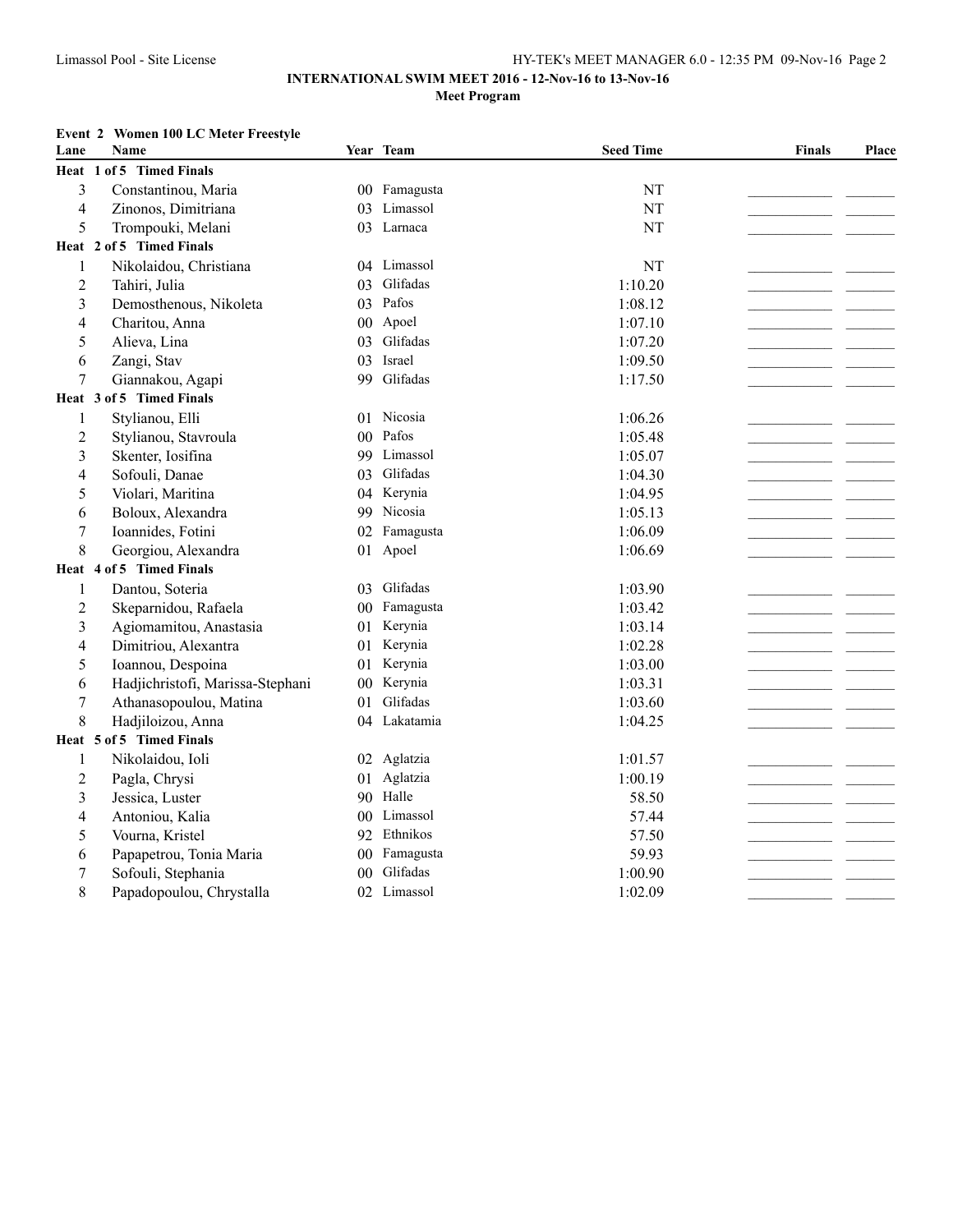### **INTERNATIONAL SWIM MEET 2016 - 12-Nov-16 to 13-Nov-16 Meet Program**

## **Event 3 Men 400 LC Meter IM**

| Lane | Name                     |                 | Year Team   | <b>Seed Time</b> | <b>Finals</b> | Place |
|------|--------------------------|-----------------|-------------|------------------|---------------|-------|
|      | Heat 1 of 2 Timed Finals |                 |             |                  |               |       |
| 3    | Mayrogenis, Ioannis      |                 | 04 Glifadas | 6:08.00          |               |       |
| 4    | Maos, Charalampos        |                 | 02 Aglatzia | 5:16.92          |               |       |
| 5    | Hadjiefstathiou, Loukas  | 03              | Pafos       | 5:27.36          |               |       |
| 6    | Mayrommatis, Giannis     |                 | 00 Aglatzia | NT               |               |       |
|      | Heat 2 of 2 Timed Finals |                 |             |                  |               |       |
|      | Chimonas, Tefkros        |                 | 99 Nicosia  | 5:02.16          |               |       |
| 2    | Petri, Dimitris          |                 | 99 Limassol | 4:57.44          |               |       |
| 3    | Manios, Demetris         |                 | 99 Glifadas | 4:47.66          |               |       |
| 4    | Iacovides, Joseph        |                 | 99 Limassol | 4:39.58          |               |       |
| 5    | Kontarinis, Constantinos |                 | 99 Glifadas | 4:46.61          |               |       |
| 6    | Onoufriou, Konstantinos  |                 | 00 Limassol | 4:51.64          |               |       |
|      | Tyrimou, Ezekias         |                 | 00 Aglatzia | 5:02.05          |               |       |
| 8    | Patsalides, Antonis      | 02 <sup>2</sup> | Pafos       | 5:02.20          |               |       |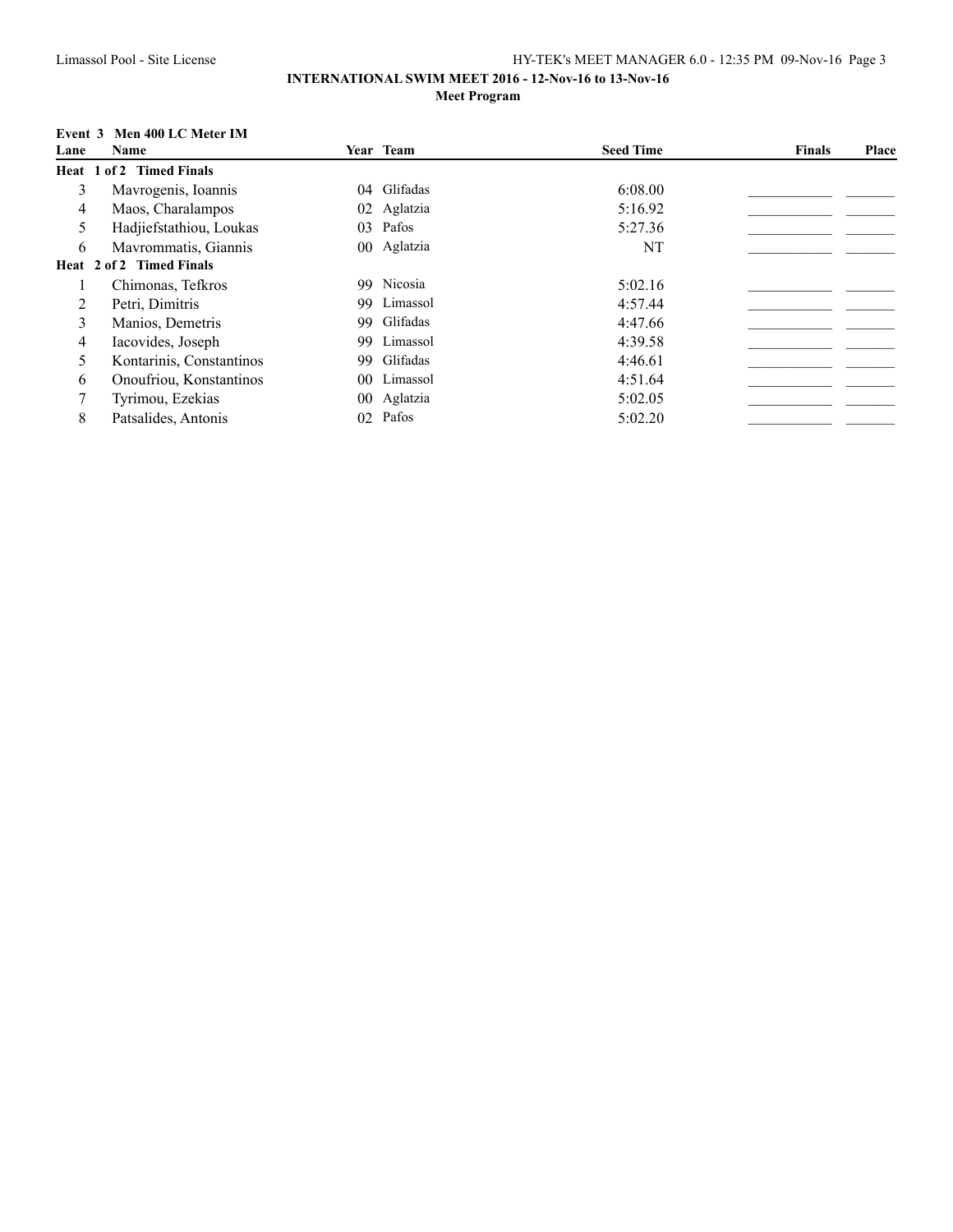# **Event 4 Women 400 LC Meter IM**

| Lane | Name                     | <b>Year Team</b> | <b>Seed Time</b> | <b>Finals</b> | Place |
|------|--------------------------|------------------|------------------|---------------|-------|
|      | Heat 1 of 1 Timed Finals |                  |                  |               |       |
|      | Stefanidou, Eleni        | 00 Larnaca       | NT               |               |       |
|      | Liatsou, Monika-Rafka    | 04 Kerynia       | 5:49.45          |               |       |
|      | Saha, Ioanna             | 99 Glifadas      | 4:58.26          |               |       |
|      | Gianakopoulou, Nefeli    | 01 Glifadas      | 5:21.19          |               |       |
| h.   | Zelmanova, Elizabeth     | Famagusta<br>01  | NT               |               |       |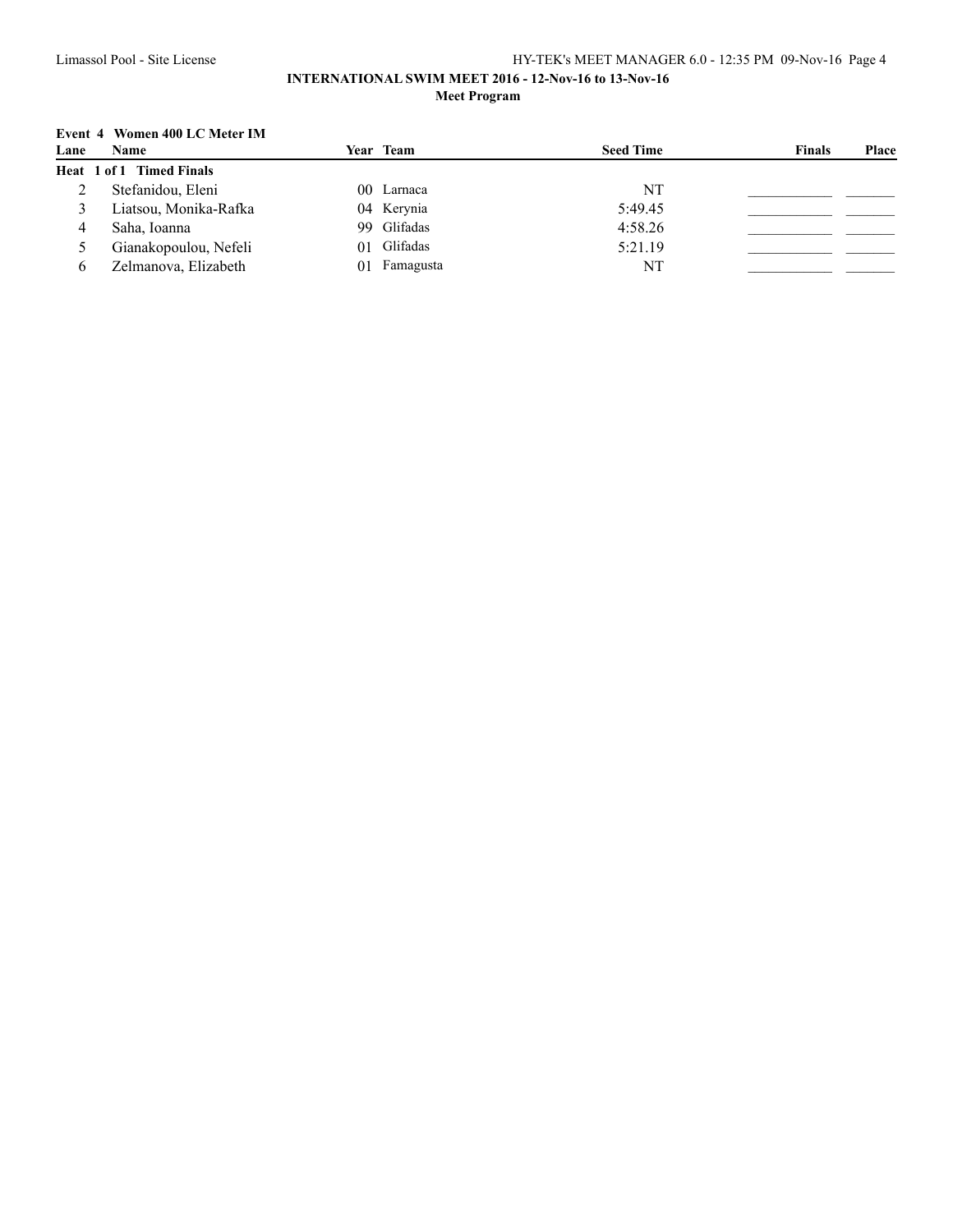#### **Event 5 Men 50 LC Meter Breaststroke**

| Lane           | <b>Name</b>               |                 | Year Team    | <b>Seed Time</b> | <b>Finals</b> | Place |
|----------------|---------------------------|-----------------|--------------|------------------|---------------|-------|
|                | Heat 1 of 4 Timed Finals  |                 |              |                  |               |       |
| $\overline{2}$ | Mittellas, Marinos        |                 | 03 Famagusta | NT               |               |       |
| 3              | Georgiou, Isobel          | 02              | Hatfield     | 38.47            |               |       |
| 4              | Pashalides, Christos      | 02              | Pafos        | 34.30            |               |       |
| 5              | Eleftheriou, Stefanos     | 03              | Famagusta    | 34.59            |               |       |
| 6              | Aresti, Nikolas           | 89              | Limassol     | NT               |               |       |
|                | Heat 2 of 4 Timed Finals  |                 |              |                  |               |       |
| 1              | Kouris, Andronicos        |                 | 02 Aglatzia  | 34.02            |               |       |
| 2              | Konstantinou, Christos    |                 | 94 Kerynia   | 33.88            |               |       |
| 3              | Zavallis, Adamos          |                 | 94 Limassol  | 33.42            |               |       |
| 4              | Popov, Mark               | 0 <sub>0</sub>  | Kerynia      | 33.18            |               |       |
| 5              | Dultsev, Dimitry          | 02              | Pafos        | 33.20            |               |       |
| 6              | Christodoulou, Louis      | 0 <sup>0</sup>  | Nicosia      | 33.78            |               |       |
| 7              | Hadjiefstathiou, Nikolas  | 02              | Pafos        | 33.95            |               |       |
| 8              | Damianou, Panagiotis      |                 | 01 Nicosia   | 34.06            |               |       |
|                | Heat 3 of 4 Timed Finals  |                 |              |                  |               |       |
| 1              | Pourkou, Ioannis          |                 | 00 Kerynia   | 33.11            |               |       |
| $\overline{c}$ | Awwad, Georgios           |                 | 00 Kerynia   | 32.85            |               |       |
| 3              | Eleftheriou, Rafael       | 01              | Famagusta    | 32.38            |               |       |
| 4              | Kousis, Petros            | $00\,$          | Famagusta    | 32.09            |               |       |
| 5              | Panagiotou, Georgos       | 00 <sup>2</sup> | Aglatzia     | 32.12            |               |       |
| 6              | Evangelidis, Konstantinos | 98              | Kerynia      | 32.48            |               |       |
| 7              | Panaretos, Panayiotis     | 02              | Famagusta    | 32.88            |               |       |
| 8              | Stylianou, Giorgos        | 99              | Famagusta    | 33.11            |               |       |
|                | Heat 4 of 4 Timed Finals  |                 |              |                  |               |       |
| 1              | Demetriades, Markos       | 01              | Pafos        | 31.94            |               |       |
| 2              | Kontopoulos, Constantinos | 94              | Ethnikos     | 31.70            |               |       |
| 3              | Toumazou, Ioannis         | 98              | Famagusta    | 30.50            |               |       |
| 4              | Karpouzles, Ioannis       | 92              | Paok         | 27.36            |               |       |
| 5              | Kalopsidiotis, Marcos     | 91              | Famagusta    | 28.99            |               |       |
| 6              | Iakovidis, Marcos         |                 | 00 Nicosia   | 30.67            |               |       |
| 7              | Themistokleous, Marios    | 0 <sub>1</sub>  | Famagusta    | 31.80            |               |       |
| 8              | Zinonos, Giannis          | 89              | Limassol     | 31.98            |               |       |
|                |                           |                 |              |                  |               |       |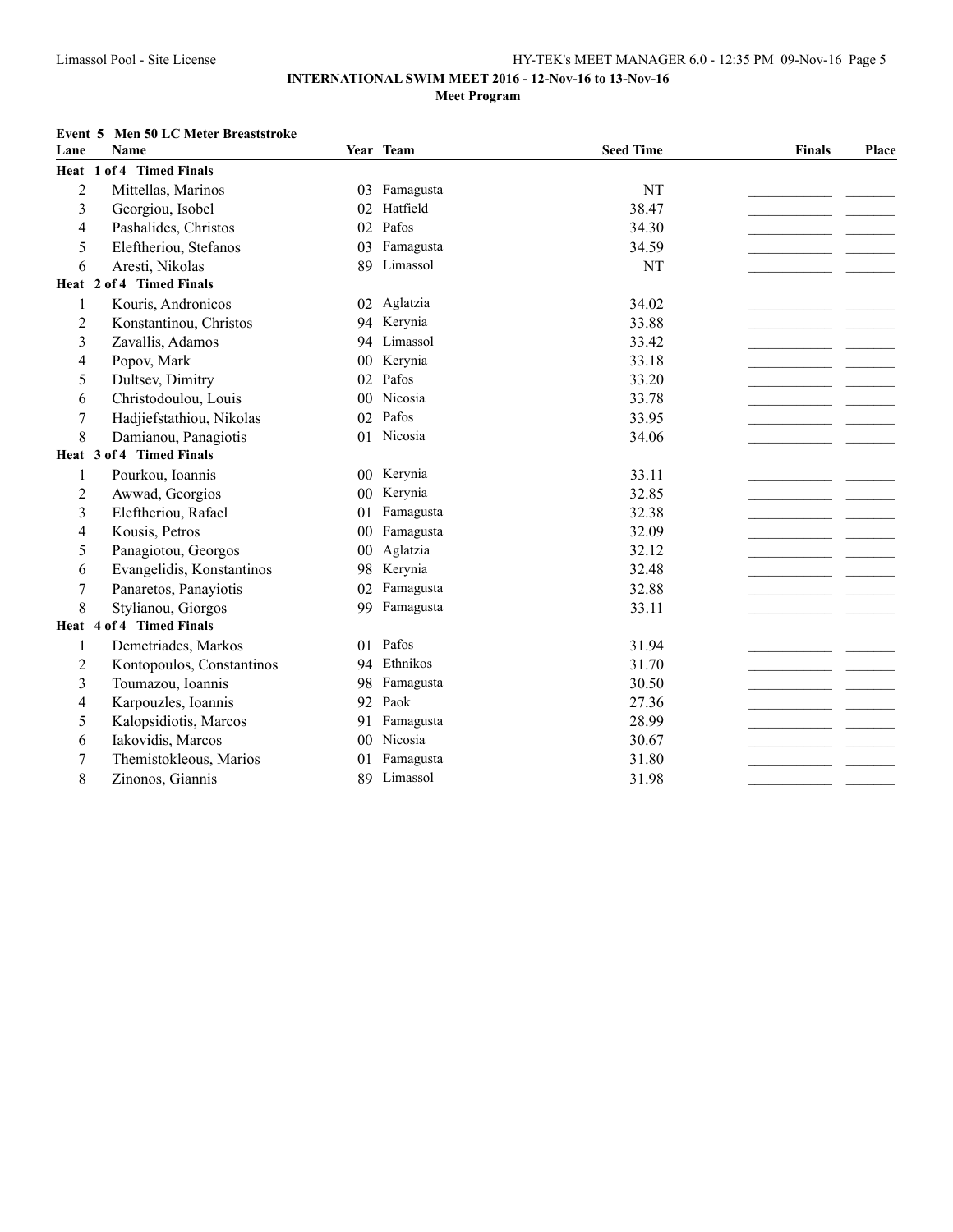### **INTERNATIONAL SWIM MEET 2016 - 12-Nov-16 to 13-Nov-16 Meet Program**

### **Event 6 Women 50 LC Meter Breaststroke**

| Lane | <b>Name</b>              |     | Year Team    | <b>Seed Time</b> | Finals | Place |
|------|--------------------------|-----|--------------|------------------|--------|-------|
|      | Heat 1 of 2 Timed Finals |     |              |                  |        |       |
| 3    | Tsakona, Viviana         |     | 04 Glifadas  | 45.24            |        |       |
| 4    | Alieva, Lina             |     | 03 Glifadas  | 41.50            |        |       |
| 5    | Giannakou, Agapi         |     | 99 Glifadas  | 45.14            |        |       |
|      | Heat 2 of 2 Timed Finals |     |              |                  |        |       |
|      | Photiou, Demetriana-Mary |     | 99 Limassol  | 37.82            |        |       |
| 2    | Zinoviou, Evdokia        |     | 02 Kerynia   | 36.43            |        |       |
| 3    | Sotiriou, Rafaella       |     | 00 Famagusta | 35.88            |        |       |
| 4    | Panagi, Sofia            |     | 01 Limassol  | 34.60            |        |       |
| 5    | Saha, Ioanna             |     | 99 Glifadas  | 35.37            |        |       |
| 6    | Nikolaou, Stefani        | 03. | Lakatamia    | 36.40            |        |       |
|      | Dantou, Eleftheria       |     | 00 Glifadas  | 37.60            |        |       |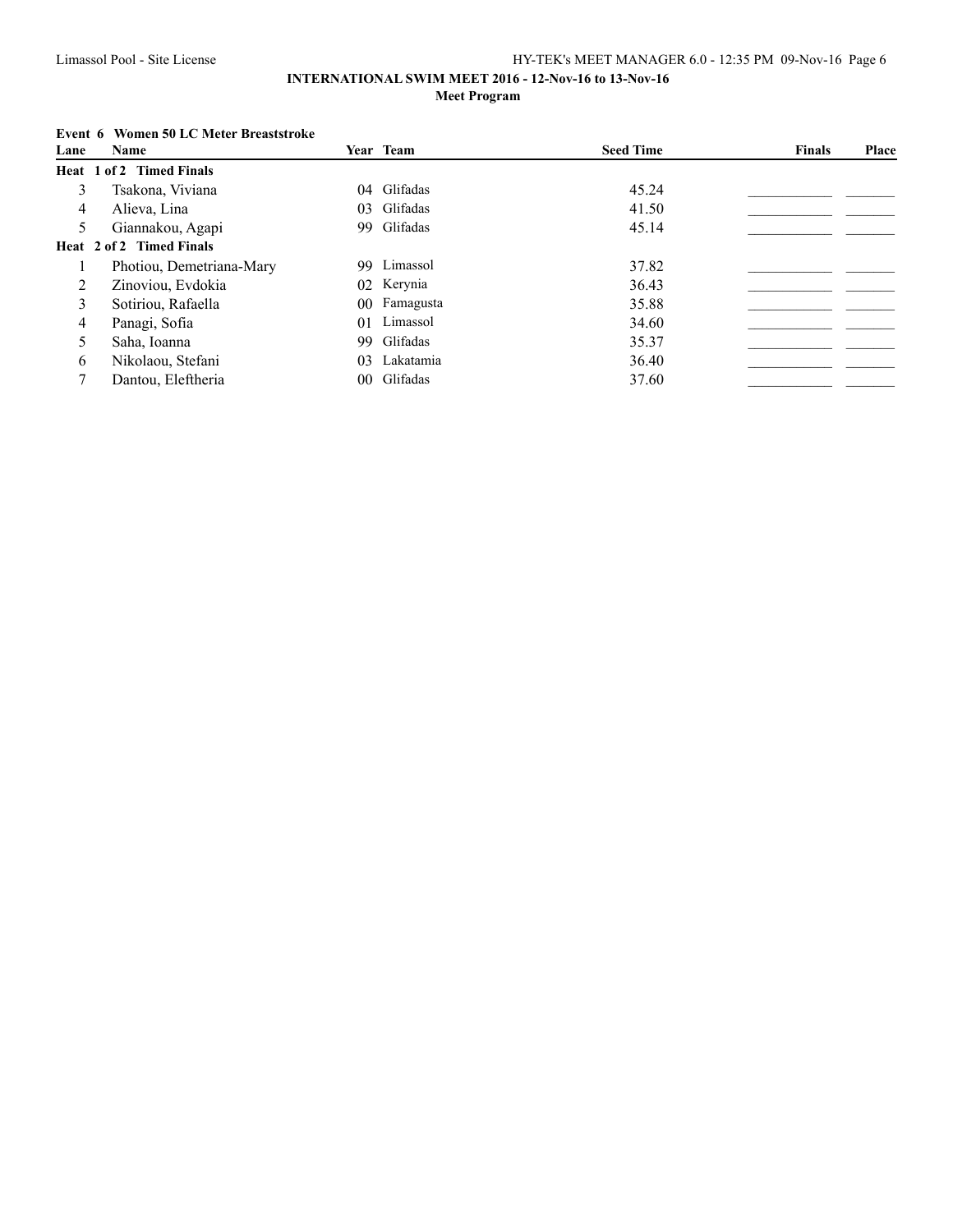### **INTERNATIONAL SWIM MEET 2016 - 12-Nov-16 to 13-Nov-16 Meet Program**

### **Event 7 Men 100 LC Meter Backstroke**

| Lane | <b>Name</b>                   | Year Team   | <b>Seed Time</b> | <b>Finals</b> | Place |
|------|-------------------------------|-------------|------------------|---------------|-------|
|      | Heat 1 of 2 Timed Finals      |             |                  |               |       |
| 3    | Kyriakou, Andreas             | 96 Kerynia  | NT               |               |       |
| 4    | Papakyriakou, Alexis          | 02 Limassol | 1:07.07          |               |       |
| 5    | Alexandrakis, Demetris        | 00 Limassol | 1:08.33          |               |       |
|      | Heat 2 of 2 Timed Finals      |             |                  |               |       |
|      | Hadjiconstantis, Constantinos | 00 Kerynia  | 1:03.42          |               |       |
| 3    | Theodorides, Elias            | 95 Paok     | 59.07            |               |       |
| 4    | Iakovidis, Filippos           | 98 Nicosia  | 57.83            |               |       |
| 5    | Hadjichristoforou, Tryfonas   | 93 Nicosia  | 58.51            |               |       |
| 6    | Hiotis, Panagiotis            | 96 Ethnikos | 1:00.28          |               |       |
|      | Koopman, Sebastian            | 00 Pafos    | 1:03.90          |               |       |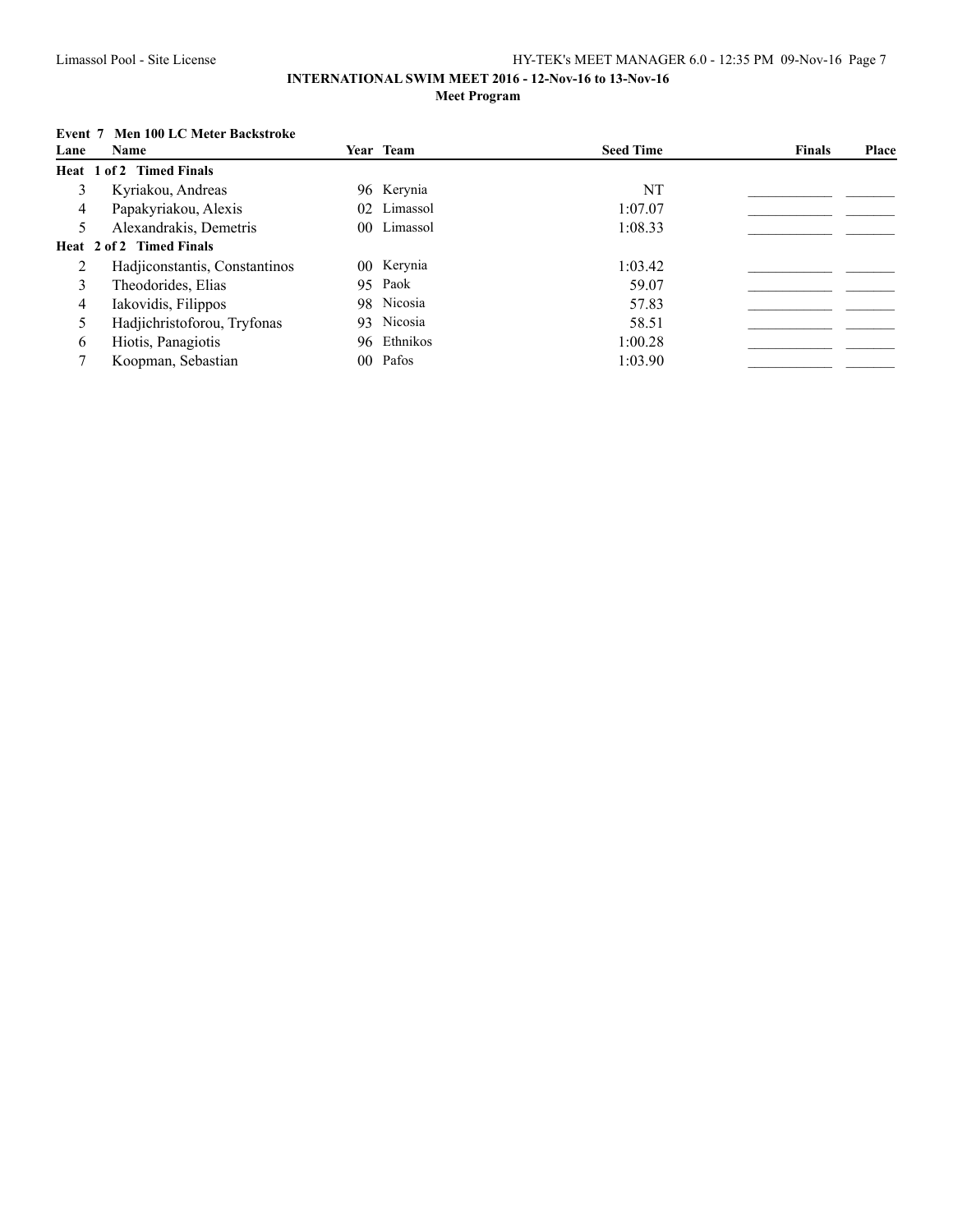## **Event 8 Women 100 LC Meter Backstroke**

| Lane | Name                     |     | Year Team              | <b>Seed Time</b> | <b>Finals</b> | Place |
|------|--------------------------|-----|------------------------|------------------|---------------|-------|
|      | Heat 1 of 2 Timed Finals |     |                        |                  |               |       |
| 2    | Papadopoulou, Chrystalla | 02  | Limassol               | NT               |               |       |
| 3    | Christoforou, Stavriana  | 03  | Limassol               | 1:18.22          |               |       |
| 4    | Ioannou, Despoina        | 01  | Kerynia                | 1:14.36          |               |       |
| 5    | Zangi, Stav              | 03  | Israel                 | 1:18.10          |               |       |
| 6    | Athanasopoulou, Ioulia   |     | 04 Glifadas            | 1:19.70          |               |       |
|      | Heat 2 of 2 Timed Finals |     |                        |                  |               |       |
|      | Nikoli, Alexandra        |     | 02 Glifadas            | 1:13.60          |               |       |
| 2    | Angelidou, Marina        | 99. | Famagusta              | 1:11.55          |               |       |
| 3    | Kasapi, Lydia            | 01  | Aglatzia               | 1:09.08          |               |       |
| 4    | Ndalla, Olga             |     | 99 Glafkos Peristeriou | 1:03.78          |               |       |
| 5    | Zafiri, Maria            |     | 00 Glifadas            | 1:08.83          |               |       |
| 6    | Bekou, Anastasia         | 03  | Famagusta              | 1:09.91          |               |       |
|      | Dantou, Soteria          | 03  | Glifadas               | 1:12.80          |               |       |
| 8    | Nikolaidou, Christiana   | 04  | Limassol               | 1:14.29          |               |       |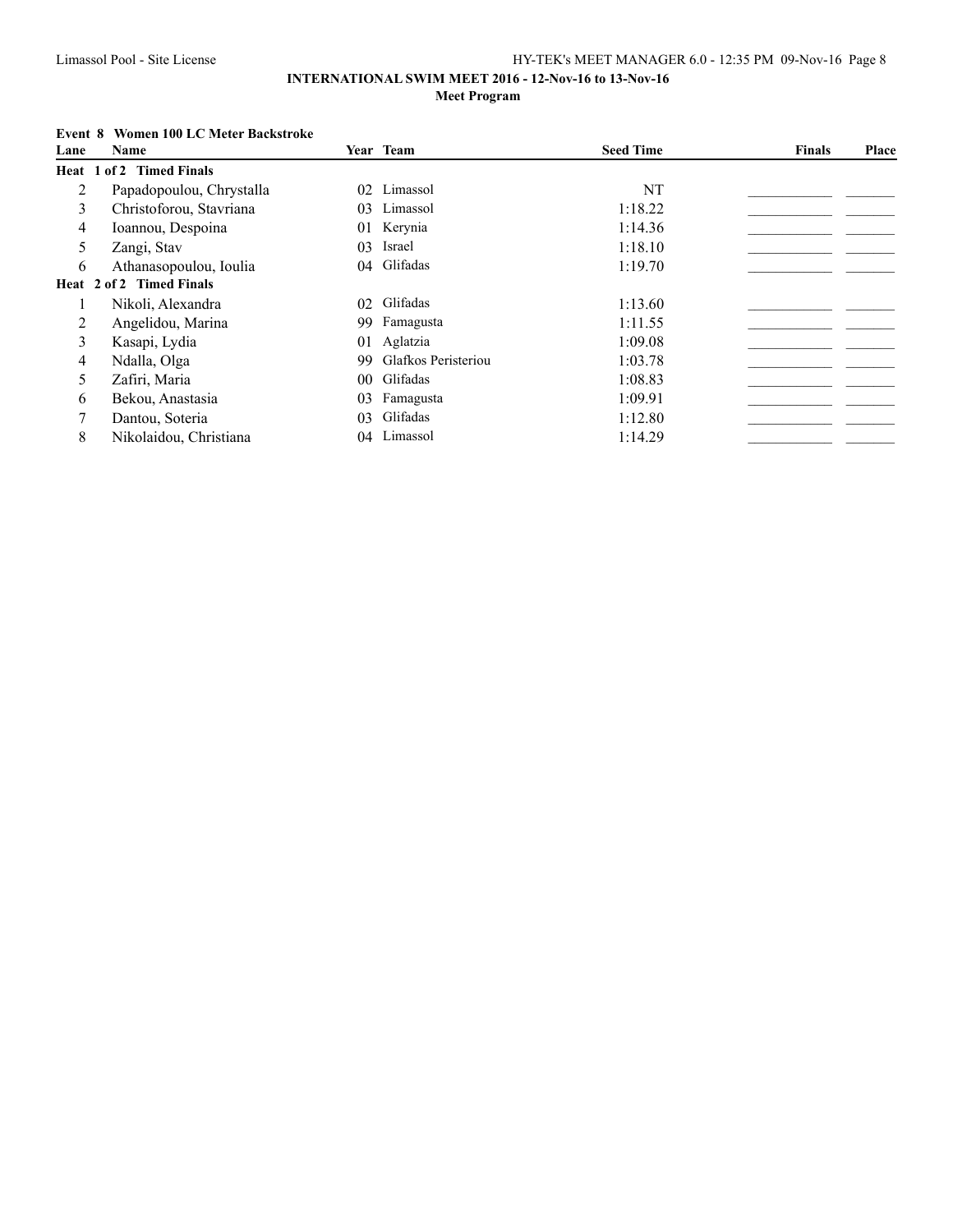### **INTERNATIONAL SWIM MEET 2016 - 12-Nov-16 to 13-Nov-16 Meet Program**

### **Event 11 Men 1500 LC Meter Freestyle**

| Lane | <b>Name</b>                     | Year Team  | <b>Seed Time</b> | <b>Finals</b> | Place |
|------|---------------------------------|------------|------------------|---------------|-------|
|      | <b>Heat 1 of 1 Timed Finals</b> |            |                  |               |       |
|      | Fikardos, Christos              | 01 Kerynia | NT               |               |       |
|      | Nikolaou, Antonio               | 03 Pafos   | 18:28.39         |               |       |
|      | Frangoulides, Constantinos      | 02 Pafos   | 17:19.74         |               |       |
| 4    | Ioannidis, Nikolas              | 99 Apoel   | 16:14.79         |               |       |
|      | Kylilis, Andreas                | 01 Apoel   | 16:53.42         |               |       |
| 6    | Barron, Davit                   | 02 Nicosia | 17:45.10         |               |       |
|      | Hadjiefstathiou, Loukas         | 03 Pafos   | 18:46.66         |               |       |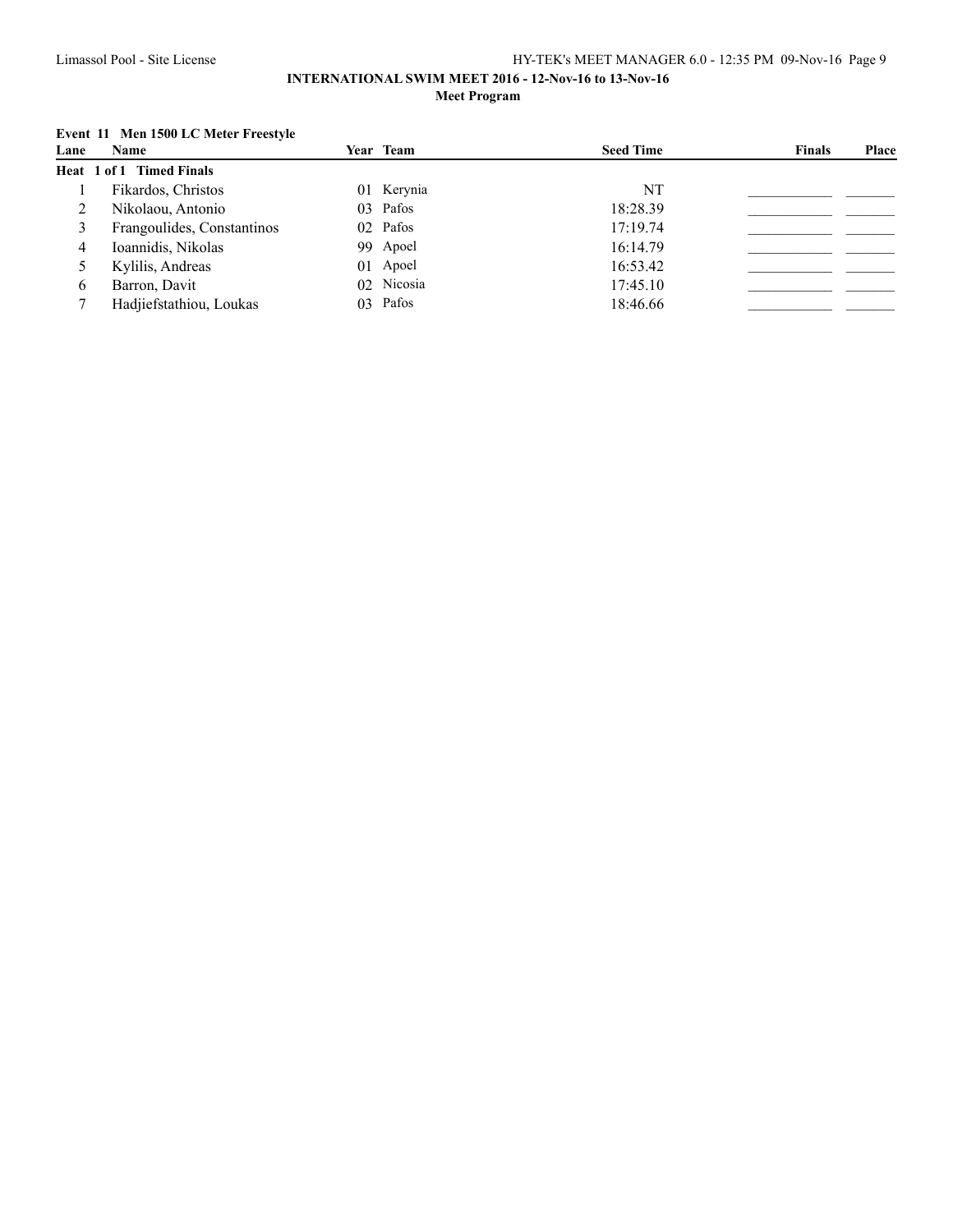### **INTERNATIONAL SWIM MEET 2016 - 12-Nov-16 to 13-Nov-16 Meet Program**

### **Event 12 Women 100 LC Meter Breaststroke**

| Lane | <b>Name</b>              | Year Team    | <b>Seed Time</b> | Finals | Place |
|------|--------------------------|--------------|------------------|--------|-------|
|      | Heat 1 of 2 Timed Finals |              |                  |        |       |
| 3    | Nikolaidou, Ioli         | 02 Aglatzia  | NT               |        |       |
| 4    | Photiou, Demetriana-Mary | 99 Limassol  | 1:25.75          |        |       |
| 5    | Tsakona, Viviana         | 04 Glifadas  | 1:35.62          |        |       |
|      | Heat 2 of 2 Timed Finals |              |                  |        |       |
| 2    | Zelmanova, Elizabeth     | 01 Famagusta | 1:22.92          |        |       |
| 3    | Sotiriou, Rafaella       | 00 Famagusta | 1:18.58          |        |       |
| 4    | Schegoleva, Alexandra    | 01 Famagusta | 1:13.06          |        |       |
| 5    | Panagi, Sofia            | 01 Limassol  | 1:18.51          |        |       |
| 6    | Nikolaou, Stefani        | 03 Lakatamia | 1:21.04          |        |       |
|      | Dantou, Eleftheria       | 00 Glifadas  | 1:23.80          |        |       |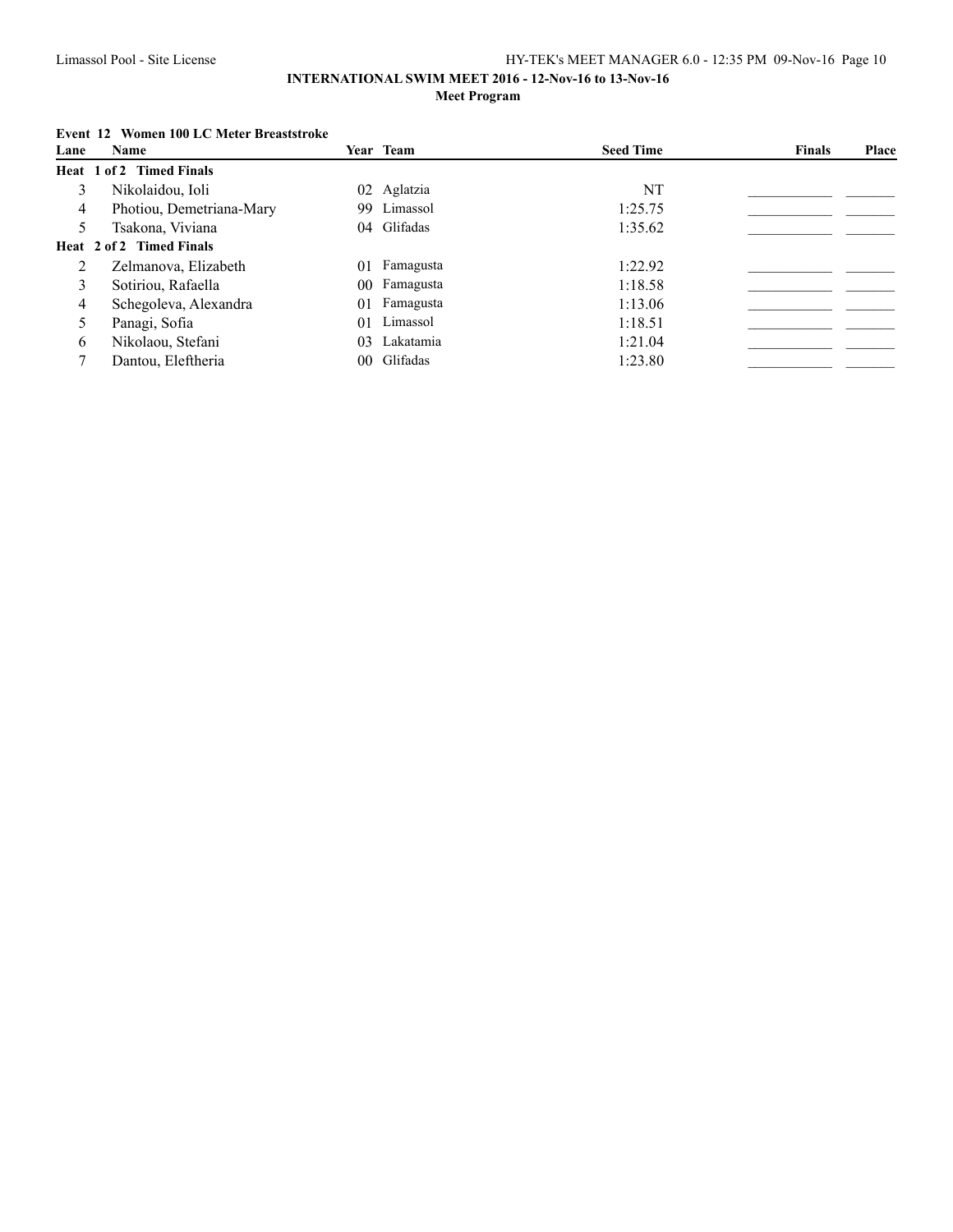### **INTERNATIONAL SWIM MEET 2016 - 12-Nov-16 to 13-Nov-16 Meet Program**

### **Event 13 Men 100 LC Meter Breaststroke**

| Lane | Name                     |                | Year Team | <b>Seed Time</b> | <b>Finals</b> | Place |
|------|--------------------------|----------------|-----------|------------------|---------------|-------|
|      | Heat 1 of 3 Timed Finals |                |           |                  |               |       |
| 3    | Damianou, Panagiotis     | 01             | Nicosia   | 1:15.53          |               |       |
| 4    | Eleftheriou, Stefanos    | 03             | Famagusta | 1:14.15          |               |       |
| 5    | Pashalides, Christos     | 02             | Pafos     | 1:14.67          |               |       |
|      | Heat 2 of 3 Timed Finals |                |           |                  |               |       |
|      | Petri, Dimitris          | 99             | Limassol  | 1:14.10          |               |       |
| 2    | Dultsev, Dimitry         | 02             | Pafos     | 1:13.01          |               |       |
| 3    | Stylianou, Giorgos       | 99             | Famagusta | 1:11.66          |               |       |
| 4    | Awwad, Georgios          | 0 <sub>0</sub> | Kerynia   | 1:10.89          |               |       |
| 5    | Panaretos, Panayiotis    | 02             | Famagusta | 1:11.53          |               |       |
| 6    | Popov, Mark              | 00             | Kerynia   | 1:12.61          |               |       |
| 7    | Christodoulou, Louis     | 0 <sub>0</sub> | Nicosia   | 1:13.20          |               |       |
| 8    | Hadjiefstathiou, Nikolas | 02             | Pafos     | 1:14.15          |               |       |
|      | Heat 3 of 3 Timed Finals |                |           |                  |               |       |
|      | Demetriades, Markos      | 01             | Pafos     | 1:10.17          |               |       |
| 2    | Themistokleous, Marios   | 01             | Famagusta | 1:09.51          |               |       |
| 3    | Toumazou, Ioannis        | 98             | Famagusta | 1:07.61          |               |       |
| 4    | Karpouzles, Ioannis      | 92             | Paok      | 1:01.80          |               |       |
| 5    | Hiotis, Panagiotis       | 96             | Ethnikos  | 1:03.97          |               |       |
| 6    | Kousis, Petros           | 00             | Famagusta | 1:08.78          |               |       |
| 7    | Eleftheriou, Rafael      | 01             | Famagusta | 1:09.61          |               |       |
| 8    | Pourkou, Ioannis         | $00\,$         | Kerynia   | 1:10.87          |               |       |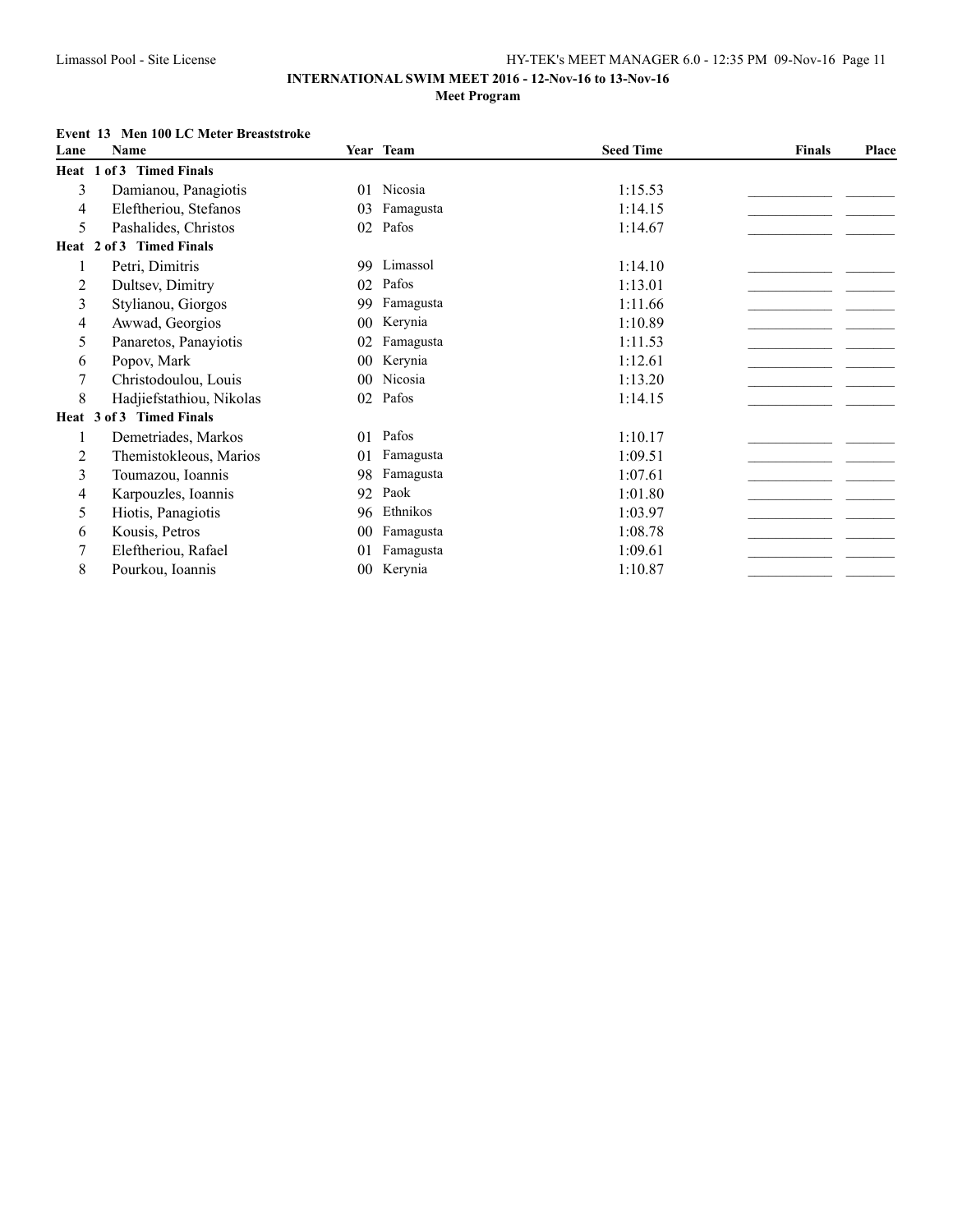### **INTERNATIONAL SWIM MEET 2016 - 12-Nov-16 to 13-Nov-16 Meet Program**

## **Event 14 Women 100 LC Meter Butterfly**

| Lane | Name                     |    | Year Team    | <b>Seed Time</b> | <b>Finals</b> | Place |
|------|--------------------------|----|--------------|------------------|---------------|-------|
|      | Heat 1 of 2 Timed Finals |    |              |                  |               |       |
| 3    | Liatsou, Monika-Rafka    |    | 04 Kerynia   | 1:16.19          |               |       |
| 4    | Skenter, Iosifina        |    | 99 Limassol  | 1:11.86          |               |       |
|      | Trompouki, Melani        |    | 03 Larnaca   | 1:13.00          |               |       |
|      | Heat 2 of 2 Timed Finals |    |              |                  |               |       |
|      | Zinonos, Dimitriana      |    | 03 Limassol  | 1:11.18          |               |       |
| 2    | Zafiri, Maria            |    | 00 Glifadas  | 1:08.16          |               |       |
| 3    | Papadopoulou, Chrystalla |    | 02 Limassol  | 1:07.32          |               |       |
| 4    | Vourna, Kristel          |    | 92 Ethnikos  | 58.89            |               |       |
| 5    | Jessica, Luster          |    | 90 Halle     | 1:04.30          |               |       |
| 6    | Papapetrou, Tonia Maria  |    | 00 Famagusta | 1:07.71          |               |       |
|      | Sofouli, Danae           | 03 | Glifadas     | 1:09.10          |               |       |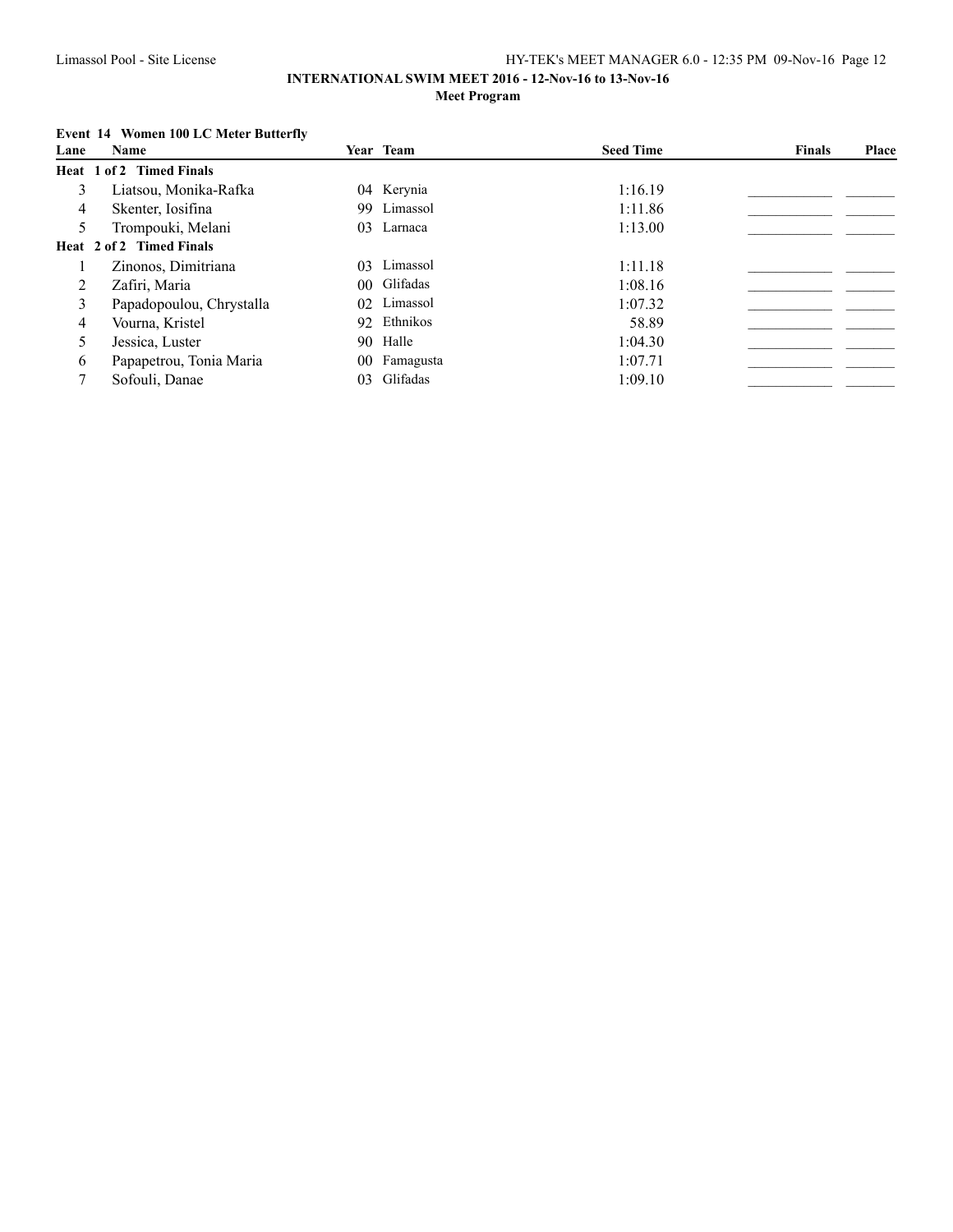## **Event 15 Men 100 LC Meter Butterfly**

| Lane | <b>Name</b>              |                | Year Team           | <b>Seed Time</b> | <b>Finals</b> | Place |
|------|--------------------------|----------------|---------------------|------------------|---------------|-------|
|      | Heat 1 of 3 Timed Finals |                |                     |                  |               |       |
| 2    | Chimonas, Tefkros        | 99             | Nicosia             | NT               |               |       |
| 3    | Manoli, Christos         | 02             | Pafos               | 1:06.38          |               |       |
| 4    | Paraskevas, Constantinos | 02             | Famagusta           | 1:04.33          |               |       |
| 5    | Mittellas, Marinos       | 03             | Famagusta           | 1:04.76          |               |       |
| 6    | Mavrogenis, Ioannis      | 04             | Glifadas            | 1:13.40          |               |       |
|      | Heat 2 of 3 Timed Finals |                |                     |                  |               |       |
| 1    | Nikolaidis, Nikolas      | 02             | Limassol            | 1:04.22          |               |       |
| 2    | Takkou, Georgos          | 96             | Nicosia             | 1:03.37          |               |       |
| 3    | Gamara, Neri-Armando     | 02             | Kerynia             | 1:02.35          |               |       |
| 4    | Mitsides, Konstantinos   | 0 <sub>0</sub> | Kerynia             | 1:01.57          |               |       |
| 5    | Mavrommatis, Giannis     | 0 <sub>0</sub> | Aglatzia            | 1:02.14          |               |       |
| 6    | Kontarinis, Constantinos | 99             | Glifadas            | 1:02.59          |               |       |
|      | Kanias, Adamos           | 0 <sub>0</sub> | Limassol            | 1:03.79          |               |       |
| 8    | Varnava, Andreas         | 02             | Famagusta           | 1:04.23          |               |       |
|      | Heat 3 of 3 Timed Finals |                |                     |                  |               |       |
| 1    | Nikolaou, Eirineos       | 99             | Limassol            | 1:00.65          |               |       |
| 2    | Nicolaou, Paris          | 99             | Kerynia             | 59.66            |               |       |
| 3    | Papadopoulos, Takis      | 97             | Limassol            | 58.76            |               |       |
| 4    | Aevaliotes, Evaggelos    | 96             | Glafkos Peristeriou | 54.92            |               |       |
| 5    | Pavlou, Zacharias        | 99             | Kerynia             | 58.10            |               |       |
| 6    | Zotiades, Georgios       | 0 <sup>0</sup> | Kerynia             | 59.35            |               |       |
| 7    | Zavallis, Adamos         | 94             | Limassol            | 59.99            |               |       |
| 8    | Petri, Dimitris          | 99             | Limassol            | 1:00.65          |               |       |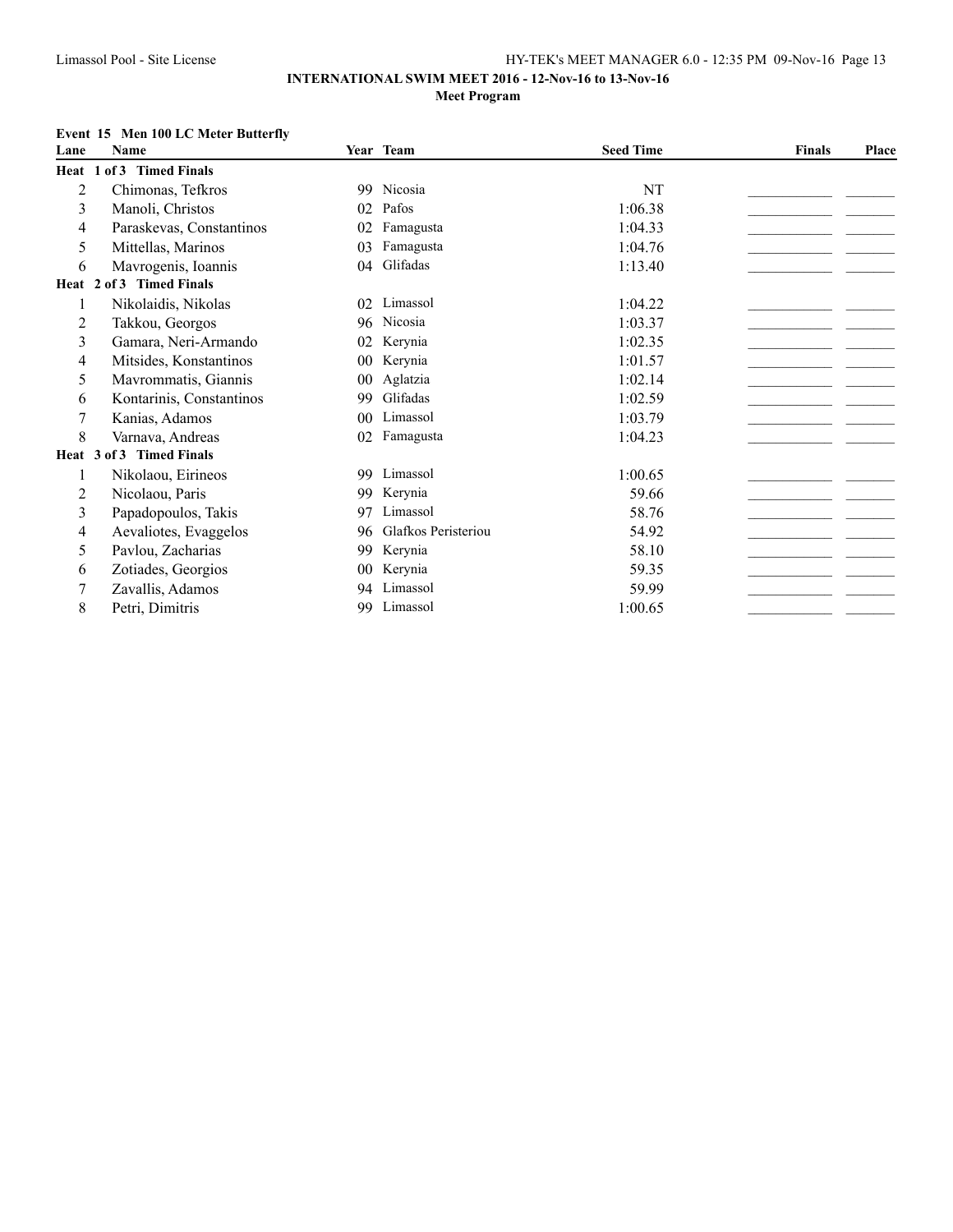### **Event 16 Women 200 LC Meter Freestyle**

| Lane           | <b>Name</b>                      |                | Year Team | <b>Seed Time</b> | <b>Finals</b> | Place |
|----------------|----------------------------------|----------------|-----------|------------------|---------------|-------|
|                | Heat 1 of 4 Timed Finals         |                |           |                  |               |       |
| 3              | Tahiri, Julia                    | 03             | Glifadas  | 2:31.50          |               |       |
| 4              | Barron, Anna                     | 03             | Nicosia   | 2:27.34          |               |       |
| 5              | Vazoura, Antria - Andromachi     | 04             | Nicosia   | 2:31.06          |               |       |
|                | Heat 2 of 4 Timed Finals         |                |           |                  |               |       |
| $\overline{2}$ | Boloux, Alexandra                | 99             | Nicosia   | 2:26.77          |               |       |
| 3              | Shehadeh, Christina              | 00             | Apoel     | 2:26.30          |               |       |
| 4              | Barron, Karolina                 | 03             | Nicosia   | 2:24.83          |               |       |
| 5              | Loizou, Despoina                 | 0 <sub>0</sub> | Apoel     | 2:25.56          |               |       |
| 6              | Economidou, Alexandra            | 03             | Nicosia   | 2:26.36          |               |       |
| 7              | Papalouca, Karolina              | 0 <sub>0</sub> | Nicosia   | 2:26.90          |               |       |
|                | Heat 3 of 4 Timed Finals         |                |           |                  |               |       |
| 1              | Athanasopoulou, Ioulia           | 04             | Glifadas  | 2:21.60          |               |       |
| 2              | Hadjichristofi, Marissa-Stephani | 0 <sub>0</sub> | Kerynia   | 2:20.22          |               |       |
| 3              | Ioannides, Fotini                | 02             | Famagusta | 2:18.89          |               |       |
| 4              | Dimitriou, Alexantra             | 01             | Kerynia   | 2:18.46          |               |       |
| 5              | Tsitsekli, Amalia                | 03             | Nicosia   | 2:18.50          |               |       |
| 6              | Violari, Maritina                | 04             | Kerynia   | 2:19.37          |               |       |
| $\sqrt{ }$     | Mikellidi, Elena                 | 99             | Apoel     | 2:20.37          |               |       |
| 8              | Stylianou, Elli                  | 01             | Nicosia   | 2:24.33          |               |       |
|                | Heat 4 of 4 Timed Finals         |                |           |                  |               |       |
| 1              | Agiomamitou, Anastasia           | 01             | Kerynia   | 2:15.48          |               |       |
| 2              | Athanasopoulou, Matina           | 01             | Glifadas  | 2:14.71          |               |       |
| 3              | Sofouli, Stephania               | 0 <sup>0</sup> | Glifadas  | 2:10.70          |               |       |
| 4              | Jessica, Luster                  | 90             | Halle     | 2:05.60          |               |       |
| 5              | Stefanidou, Eleni                | 0 <sub>0</sub> | Larnaca   | 2:08.89          |               |       |
| 6              | Kasapi, Lydia                    | 01             | Aglatzia  | 2:14.45          |               |       |
| 7              | Gianakopoulou, Nefeli            | 0 <sup>1</sup> | Glifadas  | 2:14.99          |               |       |
| 8              | Zinoviou, Evdokia                | 02             | Kerynia   | 2:17.93          |               |       |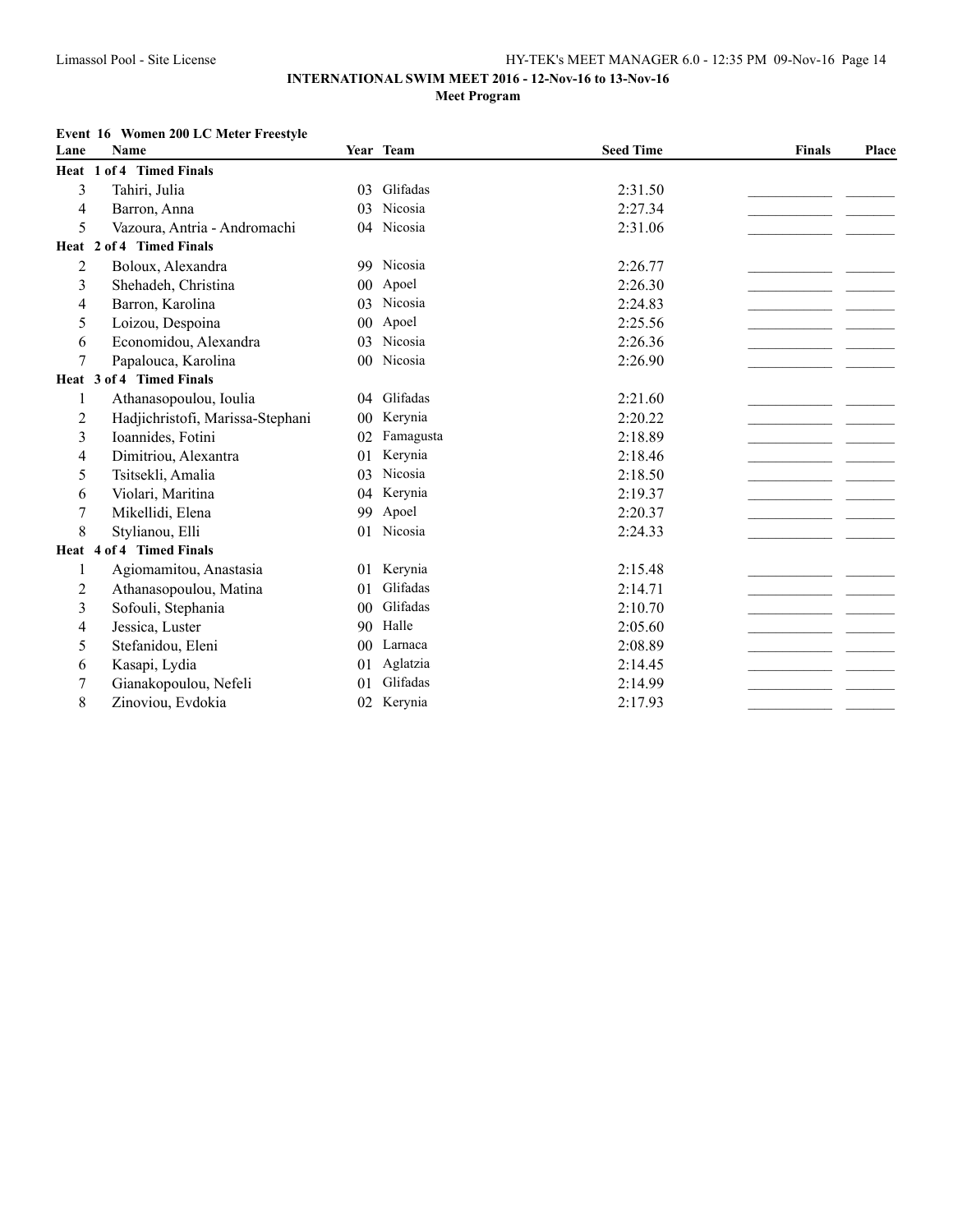### **Event 17 Men 200 LC Meter Freestyle**

| Lane           | <b>Name</b>                   |                | Year Team | <b>Seed Time</b> | <b>Finals</b> | Place |
|----------------|-------------------------------|----------------|-----------|------------------|---------------|-------|
|                | Heat 1 of 4 Timed Finals      |                |           |                  |               |       |
| 3              | Maos, Charalampos             | 02             | Aglatzia  | NT               |               |       |
| 4              | Mavrogenis, Ioannis           | 04             | Glifadas  | 2:28.90          |               |       |
| 5              | Serganis, Fedonas             | 03             | Glifadas  | 2:42.37          |               |       |
|                | Heat 2 of 4 Timed Finals      |                |           |                  |               |       |
| 2              | Georgiou, Isobel              | 02             | Hatfield  | 2:21.79          |               |       |
| 3              | Papageorgiou, Panagiotes      | 0 <sup>0</sup> | Glifadas  | 2:11.34          |               |       |
| 4              | Minikkis, Anestis             | 0 <sub>0</sub> | Pafos     | 2:09.92          |               |       |
| 5              | Ioannides, Andreas            | 01             | Kerynia   | 2:10.91          |               |       |
| 6              | Papakyriakou, Alexis          | 02             | Limassol  | 2:12.26          |               |       |
| $\overline{7}$ | Andreakis, Manos              | 0 <sup>3</sup> | Glifadas  | 2:28.66          |               |       |
|                | Heat 3 of 4 Timed Finals      |                |           |                  |               |       |
| 1              | Iordanous, Nikolas            | 01             | Nicosia   | 2:08.39          |               |       |
| 2              | Tyrimou, Ezekias              | 00             | Aglatzia  | 2:03.59          |               |       |
| 3              | Koopman, Sebastian            | 0 <sup>0</sup> | Pafos     | 2:02.33          |               |       |
| 4              | Onoufriou, Konstantinos       | 0 <sup>0</sup> | Limassol  | 2:00.03          |               |       |
| 5              | Kyriakou, Andreas             | 96             | Kerynia   | 2:01.55          |               |       |
| 6              | Oxynos, Kyriacos              | 98             | Kerynia   | 2:03.46          |               |       |
| 7              | Chatzichristofi, Konstantinos | 02             | Limassol  | 2:06.82          |               |       |
| 8              | Knobel, John Joseph           | 01             | Nicosia   | 2:09.07          |               |       |
|                | Heat 4 of 4 Timed Finals      |                |           |                  |               |       |
| 1              | Iacovides, Joseph             | 99             | Limassol  | 1:58.62          |               |       |
| 2              | Tzirtzipis, Stavros           | 0 <sup>0</sup> | Larnaca   | 1:58.17          |               |       |
| 3              | Manios, Demetris              | 99             | Glifadas  | 1:56.81          |               |       |
| 4              | Hadjittooulis, Constantinos   | 99             | Larnaca   | 1:53.83          |               |       |
| 5              | Papakyriakou, Martinos        | 98             | Limassol  | 1:55.76          |               |       |
| 6              | Egklezakis, Constantinos      | 01             | Glifadas  | 1:58.07          |               |       |
| 7              | Kalavas, Panagiotis           | 0 <sub>0</sub> | Kerynia   | 1:58.37          |               |       |
| 8              | Pantelis, Marcos              | 01             | Glifadas  | 1:59.03          |               |       |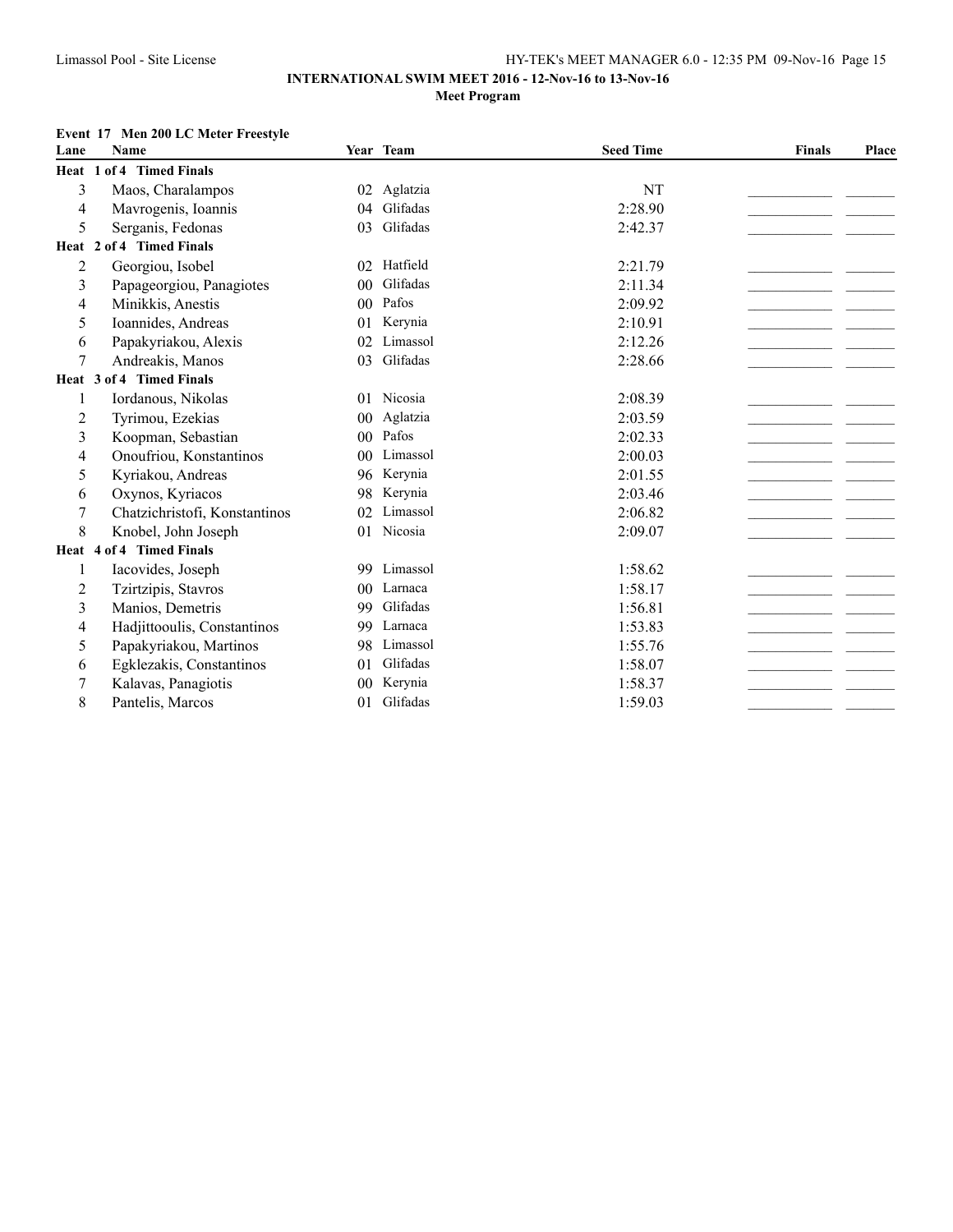## **Event 18 Women 50 LC Meter Backstroke**

| Lane | <b>Name</b>              |    | Year Team           | <b>Seed Time</b> | <b>Finals</b> | Place |
|------|--------------------------|----|---------------------|------------------|---------------|-------|
|      | Heat 1 of 2 Timed Finals |    |                     |                  |               |       |
| 2    | Papageorgiou, Filio      |    | 00 Glifadas         | 38.89            |               |       |
| 3    | Christoforou, Stavriana  |    | 03 Limassol         | 35.08            |               |       |
| 4    | Charitou, Anna           |    | 00 Apoel            | 34.22            |               |       |
| 5    | Kampanella, Louiza       |    | 02 Pafos            | 34.44            |               |       |
| 6    | Stylianou, Stavroula     |    | 00 Pafos            | 35.55            |               |       |
| 7    | Pagla, Chrysi            |    | 01 Aglatzia         | NT               |               |       |
|      | Heat 2 of 2 Timed Finals |    |                     |                  |               |       |
|      | Nikoli, Alexandra        |    | 02 Glifadas         | 33.70            |               |       |
| 2    | Bekou, Anastasia         | 03 | Famagusta           | 32.55            |               |       |
| 3    | Zafiri, Maria            |    | 00 Glifadas         | 32.05            |               |       |
| 4    | Ndalla, Olga             | 99 | Glafkos Peristeriou | 30.11            |               |       |
| 5    | Antoniou, Kalia          |    | 00 Limassol         | 31.17            |               |       |
| 6    | Angelidou, Marina        | 99 | Famagusta           | 32.41            |               |       |
|      | Stylianou, Christina     | 01 | Famagusta           | 33.64            |               |       |
| 8    | Nikolaidou, Christiana   | 04 | Limassol            | 34.11            |               |       |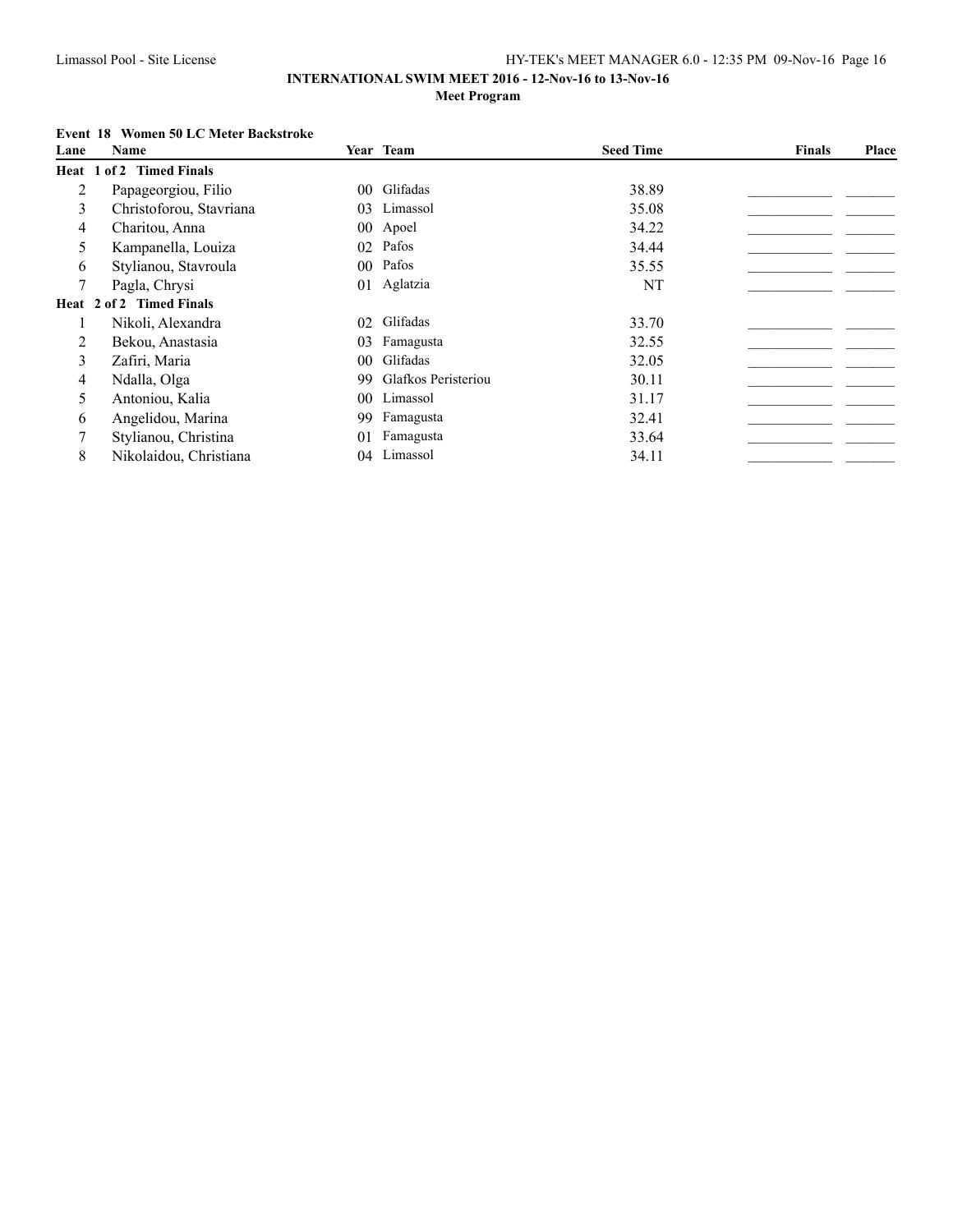### **INTERNATIONAL SWIM MEET 2016 - 12-Nov-16 to 13-Nov-16 Meet Program**

### **Event 19 Men 50 LC Meter Backstroke**

| Lane | <b>Name</b>                   | Year Team              | <b>Seed Time</b> | <b>Finals</b> | Place |
|------|-------------------------------|------------------------|------------------|---------------|-------|
|      | Heat 1 of 2 Timed Finals      |                        |                  |               |       |
| 3    | Kapralos, Ioannis             | 03 Glifadas            | 36.80            |               |       |
| 4    | Ribas, Erik                   | 96 Pafos               | 30.82            |               |       |
| 5    | Alexandrakis, Demetris        | 00 Limassol            | 31.26            |               |       |
|      | Heat 2 of 2 Timed Finals      |                        |                  |               |       |
|      | Nikolaidis, Andronikos        | 82 Limassol            | 30.40            |               |       |
| 2    | Theodorides, Elias            | 95 Paok                | 27.80            |               |       |
| 3    | Iakovidis, Filippos           | 98 Nicosia             | 27.19            |               |       |
| 4    | Aevaliotes, Evaggelos         | 96 Glafkos Peristeriou | 26.66            |               |       |
| 5    | Hadjichristoforou, Tryfonas   | 93 Nicosia             | 27.04            |               |       |
| 6    | Papadopoulos, Takis           | 97 Limassol            | 27.53            |               |       |
|      | Hadjiconstantis, Constantinos | 00 Kerynia             | 30.23            |               |       |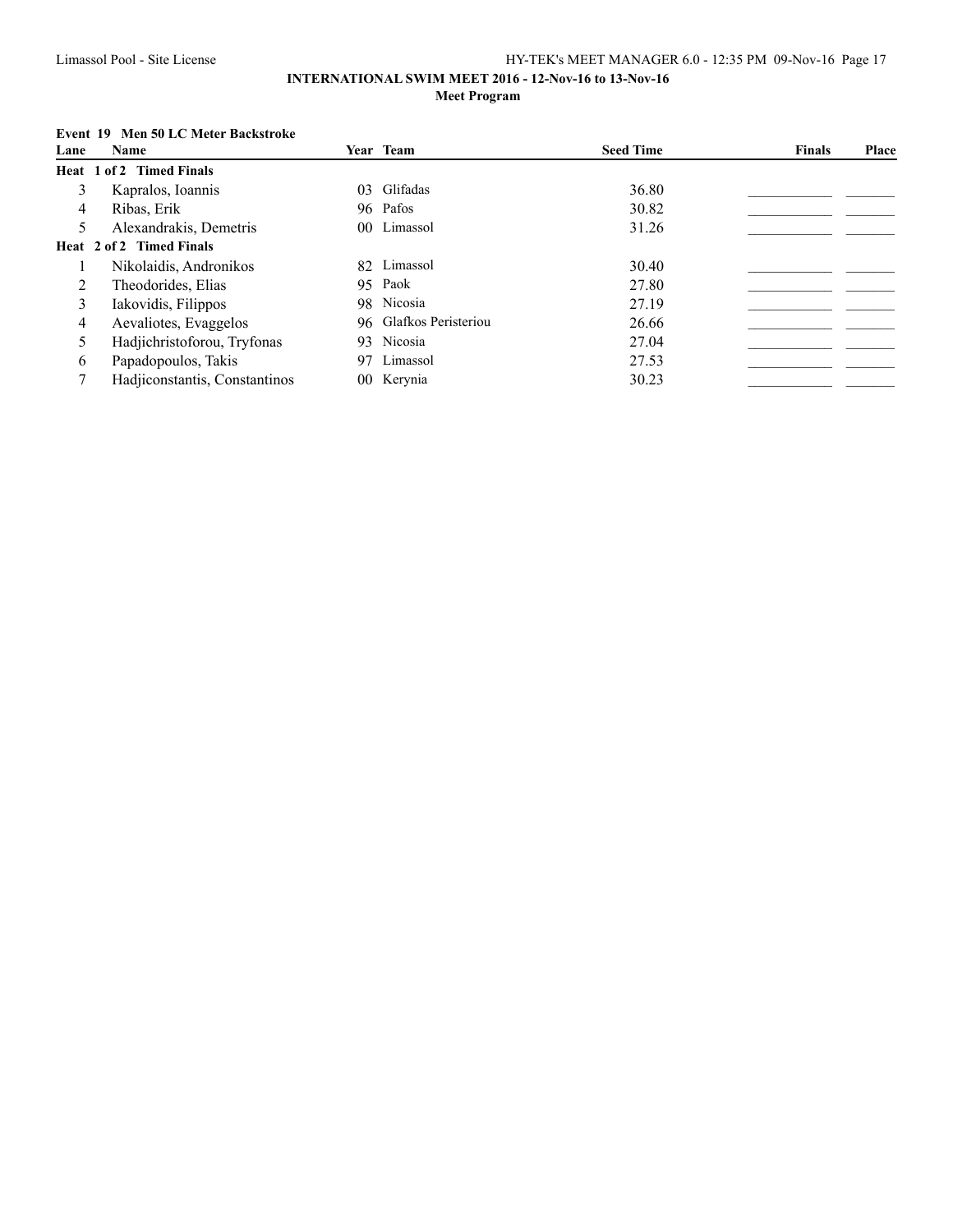### **INTERNATIONAL SWIM MEET 2016 - 12-Nov-16 to 13-Nov-16 Meet Program**

## **Event 20 Women 200 LC Meter Breaststroke**

| Lane | Name                     | Year Team      | <b>Seed Time</b> | <b>Finals</b><br><b>Place</b> |
|------|--------------------------|----------------|------------------|-------------------------------|
|      | Heat 1 of 1 Timed Finals |                |                  |                               |
|      | Photiou, Demetriana-Mary | 99 Limassol    | NT               |                               |
|      | Nikolaou, Stefani        | 03 Lakatamia   | 3:02.25          |                               |
|      | Schegoleva, Alexandra    | 01 Famagusta   | 2:36.07          |                               |
|      | Panagi, Sofia            | Limassol<br>01 | 2:50.13          |                               |
|      | Tsakona, Viviana         | 04 Glifadas    | 3:22.22          |                               |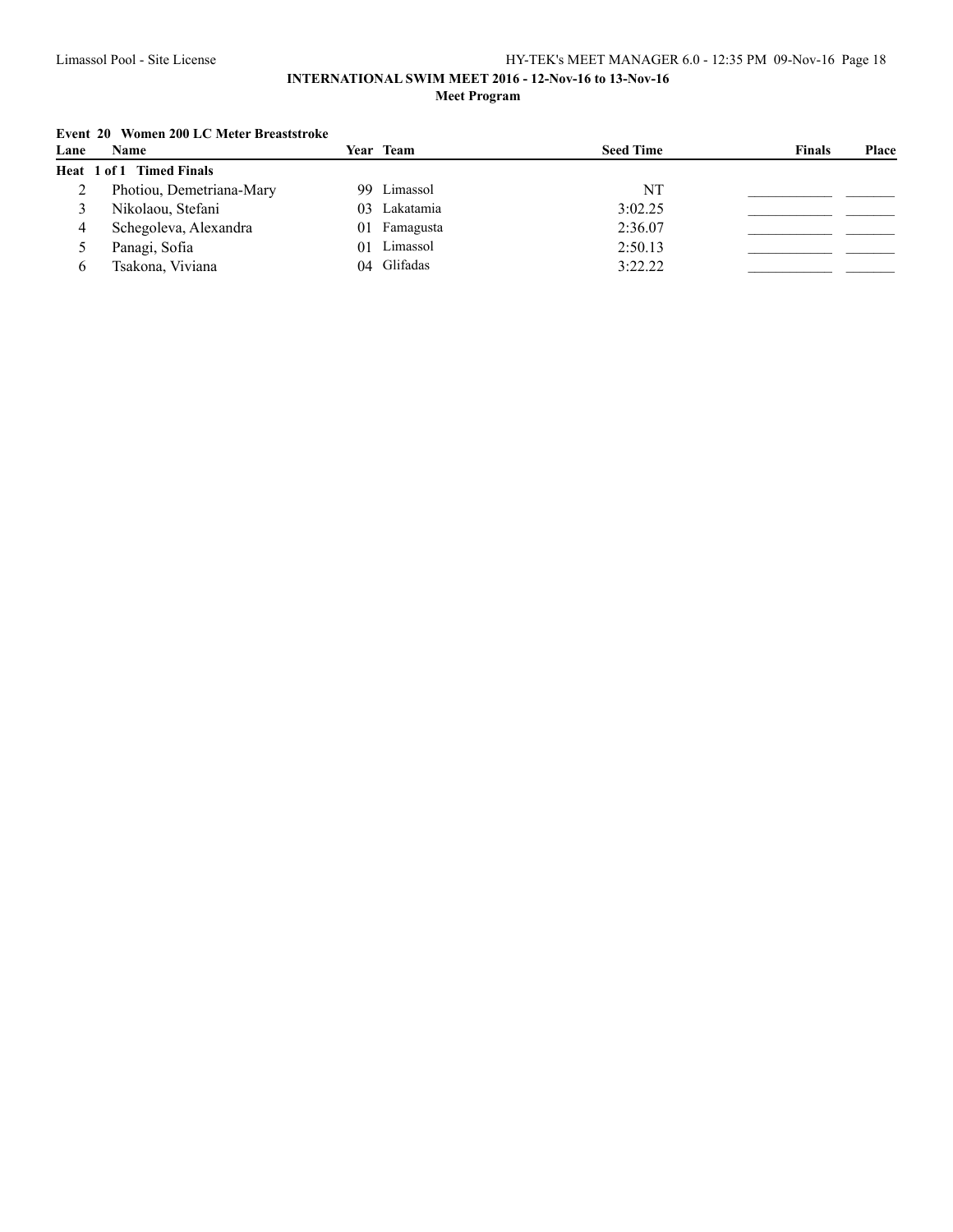### **INTERNATIONAL SWIM MEET 2016 - 12-Nov-16 to 13-Nov-16 Meet Program**

### **Event 21 Men 200 LC Meter Breaststroke**

| Lane | Name                     |    | Year Team    | <b>Seed Time</b> | <b>Finals</b> | Place |
|------|--------------------------|----|--------------|------------------|---------------|-------|
|      | Heat 1 of 2 Timed Finals |    |              |                  |               |       |
| 3    | Damianou, Panagiotis     |    | 01 Nicosia   | NT               |               |       |
| 4    | Pashalides, Christos     |    | 02 Pafos     | 2:45.78          |               |       |
| 5    | Maos, Charalampos        |    | 02 Aglatzia  | 2:54.21          |               |       |
|      | Heat 2 of 2 Timed Finals |    |              |                  |               |       |
|      | Hadjiefstathiou, Nikolas |    | 02 Pafos     | 2:39.78          |               |       |
| 2    | Pourkou, Ioannis         |    | 00 Kerynia   | 2:35.13          |               |       |
| 3    | Eleftheriou, Rafael      |    | 01 Famagusta | 2:28.28          |               |       |
| 4    | Karpouzles, Ioannis      |    | 92 Paok      | 2:15.00          |               |       |
| 5    | Hiotis, Panagiotis       |    | 96 Ethnikos  | 2:15.11          |               |       |
| 6    | Demetriades, Markos      |    | 01 Pafos     | 2:32.68          |               |       |
|      | Popov, Mark              |    | 00 Kerynia   | 2:35.36          |               |       |
| 8    | Eleftheriou, Stefanos    | 03 | Famagusta    | 2:39.99          |               |       |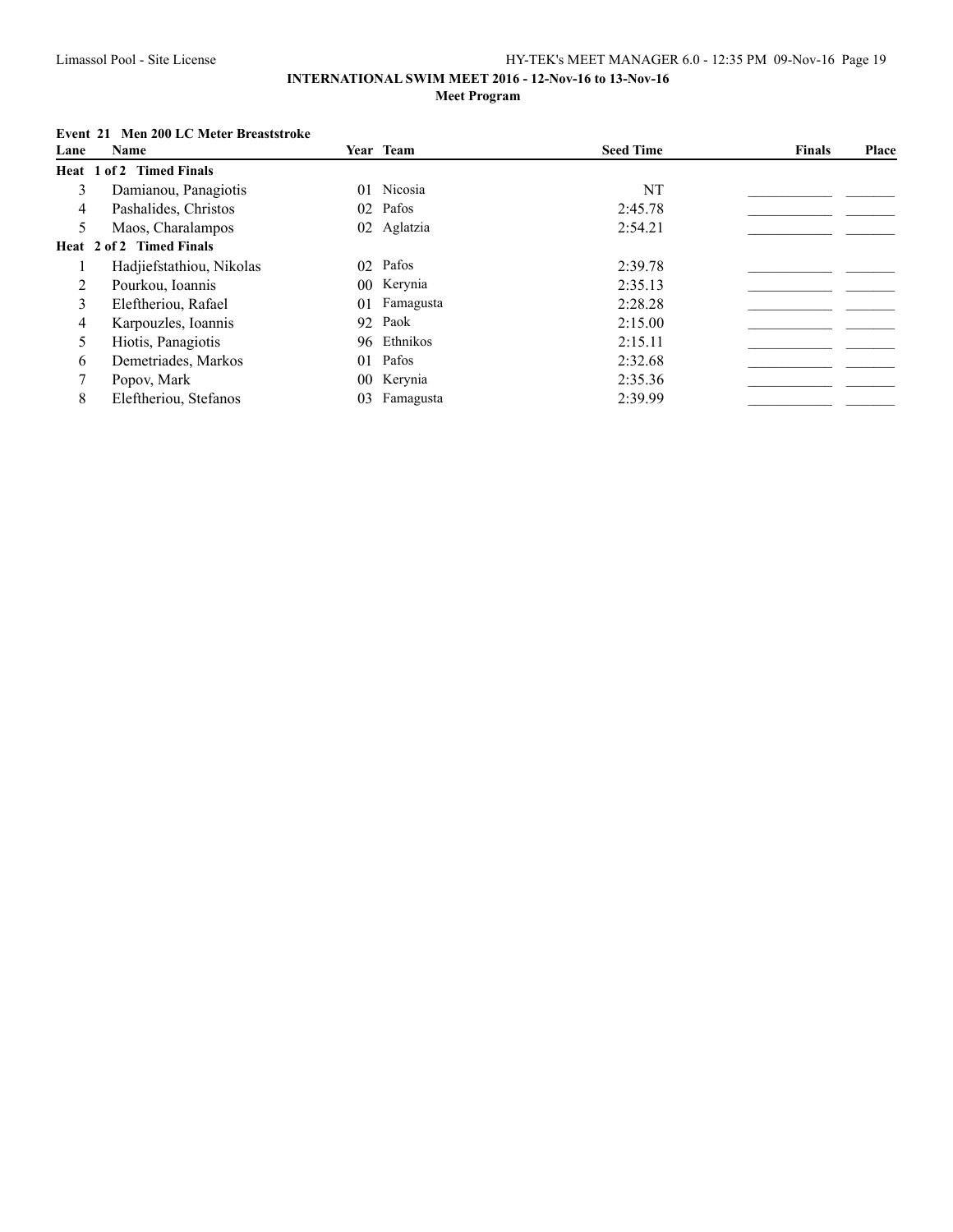## **Event 22 Women 50 LC Meter Butterfly**

| Lane | <b>Name</b>                      |                 | Year Team  | <b>Seed Time</b> | <b>Finals</b> | Place |
|------|----------------------------------|-----------------|------------|------------------|---------------|-------|
|      | Heat 1 of 3 Timed Finals         |                 |            |                  |               |       |
| 2    | Charitou, Anna                   | 00 <sup>°</sup> | Apoel      | 35.62            |               |       |
| 3    | Tahiri, Julia                    | 03              | Glifadas   | 34.90            |               |       |
| 4    | Christoforou, Stavriana          | 03              | Limassol   | 33.75            |               |       |
| 5    | Violari, Maritina                | 04              | Kerynia    | 34.31            |               |       |
| 6    | Giannakou, Agapi                 | 99              | Glifadas   | 35.36            |               |       |
| 7    | Kasapi, Lydia                    | 01              | Aglatzia   | NT               |               |       |
|      | Heat 2 of 3 Timed Finals         |                 |            |                  |               |       |
| 1    | Barron, Karolina                 | 03              | Nicosia    | 32.84            |               |       |
| 2    | Dantou, Eleftheria               | 0 <sub>0</sub>  | Glifadas   | 32.10            |               |       |
| 3    | Dimitriou, Alexantra             | 01              | Kerynia    | 31.82            |               |       |
| 4    | Papapetrou, Tonia Maria          | 0 <sub>0</sub>  | Famagusta  | 31.74            |               |       |
| 5    | Zafiri, Maria                    | 0 <sup>0</sup>  | Glifadas   | 31.80            |               |       |
| 6    | Lysandrou, Eleftheria            | 01              | Famagusta  | 31.87            |               |       |
| 7    | Agiomamitou, Anastasia           | 0 <sub>1</sub>  | Kerynia    | 32.47            |               |       |
| 8    | Hadjiloizou, Anna                | 04              | Lakatamia  | 32.95            |               |       |
|      | Heat 3 of 3 Timed Finals         |                 |            |                  |               |       |
| 1    | Zinonos, Dimitriana              | 03              | Limassol   | 31.45            |               |       |
| 2    | Sofouli, Danae                   | 03              | Glifadas   | 30.70            |               |       |
| 3    | Agathokleous, Aphroditi          | 02              | Famagusta  | 30.38            |               |       |
| 4    | Vourna, Kristel                  | 92              | Ethnikos   | 26.54            |               |       |
| 5    | Skenter, Iosifina                | 99              | Limassol   | 30.01            |               |       |
| 6    | Pylioti, Sofia-Hilary            | 01              | Konstantia | 30.69            |               |       |
| 7    | Hadjichristofi, Marissa-Stephani | $00\,$          | Kerynia    | 31.21            |               |       |
| 8    | Sofouli, Stephania               | $00 \,$         | Glifadas   | 31.60            |               |       |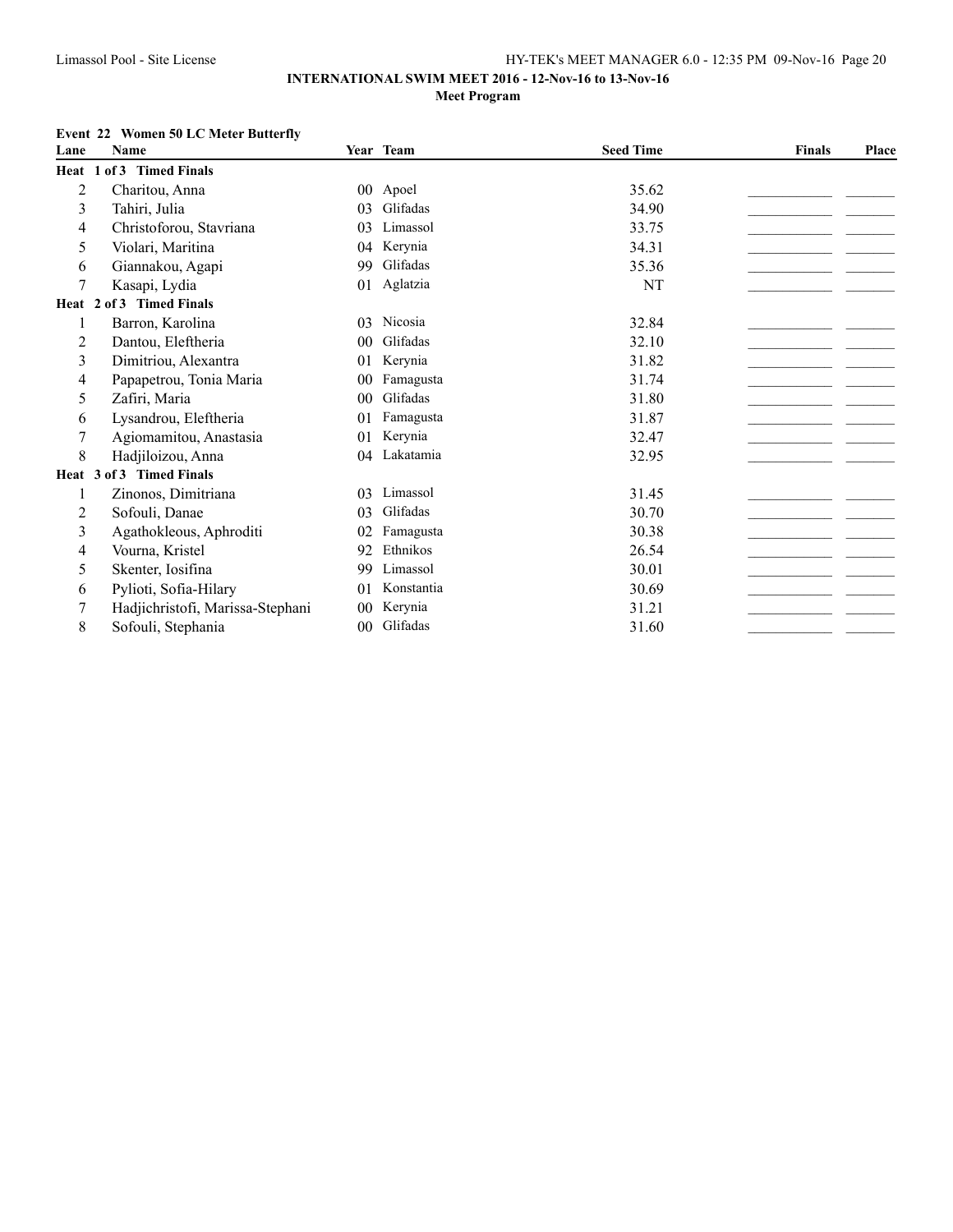### **INTERNATIONAL SWIM MEET 2016 - 12-Nov-16 to 13-Nov-16 Meet Program**

### **Event 23 Men 50 LC Meter Butterfly**

| Lane           | Name                     |    | Year Team              | <b>Seed Time</b> | <b>Finals</b> | Place |
|----------------|--------------------------|----|------------------------|------------------|---------------|-------|
|                | Heat 1 of 5 Timed Finals |    |                        |                  |               |       |
| 3              | Chimonas, Tefkros        |    | 99 Nicosia             | <b>NT</b>        |               |       |
| 4              | Georgiou, Isobel         |    | 02 Hatfield            | 32.71            |               |       |
| 5              | Andreakis, Manos         |    | 03 Glifadas            | 36.55            |               |       |
|                | Heat 2 of 5 Timed Finals |    |                        |                  |               |       |
| 1              | Kapralos, Ioannis        | 03 | Glifadas               | 32.14            |               |       |
| $\overline{c}$ | Manoli, Christos         |    | 02 Pafos               | 30.65            |               |       |
| 3              | Varnava, Andreas         |    | 02 Famagusta           | 29.02            |               |       |
| 4              | Paraskevas, Constantinos | 02 | Famagusta              | 28.98            |               |       |
| 5              | Takkou, Georgos          |    | 96 Nicosia             | 28.99            |               |       |
| 6              | Koutsoloukas, Loukas     |    | 00 Konstantia          | 30.47            |               |       |
| 7              | Papageorgiou, Panagiotes |    | 00 Glifadas            | 31.50            |               |       |
|                | Heat 3 of 5 Timed Finals |    |                        |                  |               |       |
| 1              | Kanias, Adamos           |    | 00 Limassol            | 28.84            |               |       |
| $\overline{c}$ | Mittellas, Marinos       | 03 | Famagusta              | 28.56            |               |       |
| 3              | Oxynos, Kyriacos         |    | 98 Kerynia             | 28.46            |               |       |
| 4              | Mitsides, Konstantinos   |    | 00 Kerynia             | 28.15            |               |       |
| 5              | Mavrommatis, Giannis     |    | 00 Aglatzia            | 28.40            |               |       |
| 6              | Nikolaidis, Nikolas      |    | 02 Limassol            | 28.56            |               |       |
| 7              | Fikardos, Christos       |    | 01 Kerynia             | 28.70            |               |       |
| 8              | Pantelis, Marcos         | 01 | Glifadas               | 28.91            |               |       |
|                | Heat 4 of 5 Timed Finals |    |                        |                  |               |       |
| 1              | Gamara, Neri-Armando     |    | 02 Kerynia             | 27.66            |               |       |
| 2              | Aresti, Nikolas          |    | 89 Limassol            | 27.58            |               |       |
| 3              | Zotiades, Georgios       |    | 00 Kerynia             | 27.46            |               |       |
| 4              | Awwad, Georgios          |    | 00 Kerynia             | 27.13            |               |       |
| 5              | Kalopsidiotis, Marcos    |    | 91 Famagusta           | 27.22            |               |       |
| 6              | Kalavas, Panagiotis      |    | 00 Kerynia             | 27.50            |               |       |
| 7              | Nikolaou, Eirineos       |    | 99 Limassol            | 27.59            |               |       |
| 8              | Sidiropoulos, Maximos    |    | 00 Famagusta           | 27.85            |               |       |
|                | Heat 5 of 5 Timed Finals |    |                        |                  |               |       |
| 1              | Limpouras, Andreas       |    | 96 Nicosia             | 26.89            |               |       |
| 2              | Papadopoulos, Takis      |    | 97 Limassol            | 26.59            |               |       |
| 3              | Ribas, Erik              |    | 96 Pafos               | 26.38            |               |       |
| 4              | Katrantzis, Christos     | 92 | Olympiakos             | 24.30            |               |       |
| 5              | Aevaliotes, Evaggelos    |    | 96 Glafkos Peristeriou | 25.19            |               |       |
| 6              | Zinonos, Giannis         |    | 89 Limassol            | 26.46            |               |       |
| 7              | Pavlou, Zacharias        |    | 99 Kerynia             | 26.71            |               |       |
| 8              | Zavallis, Adamos         |    | 94 Limassol            | 26.93            |               |       |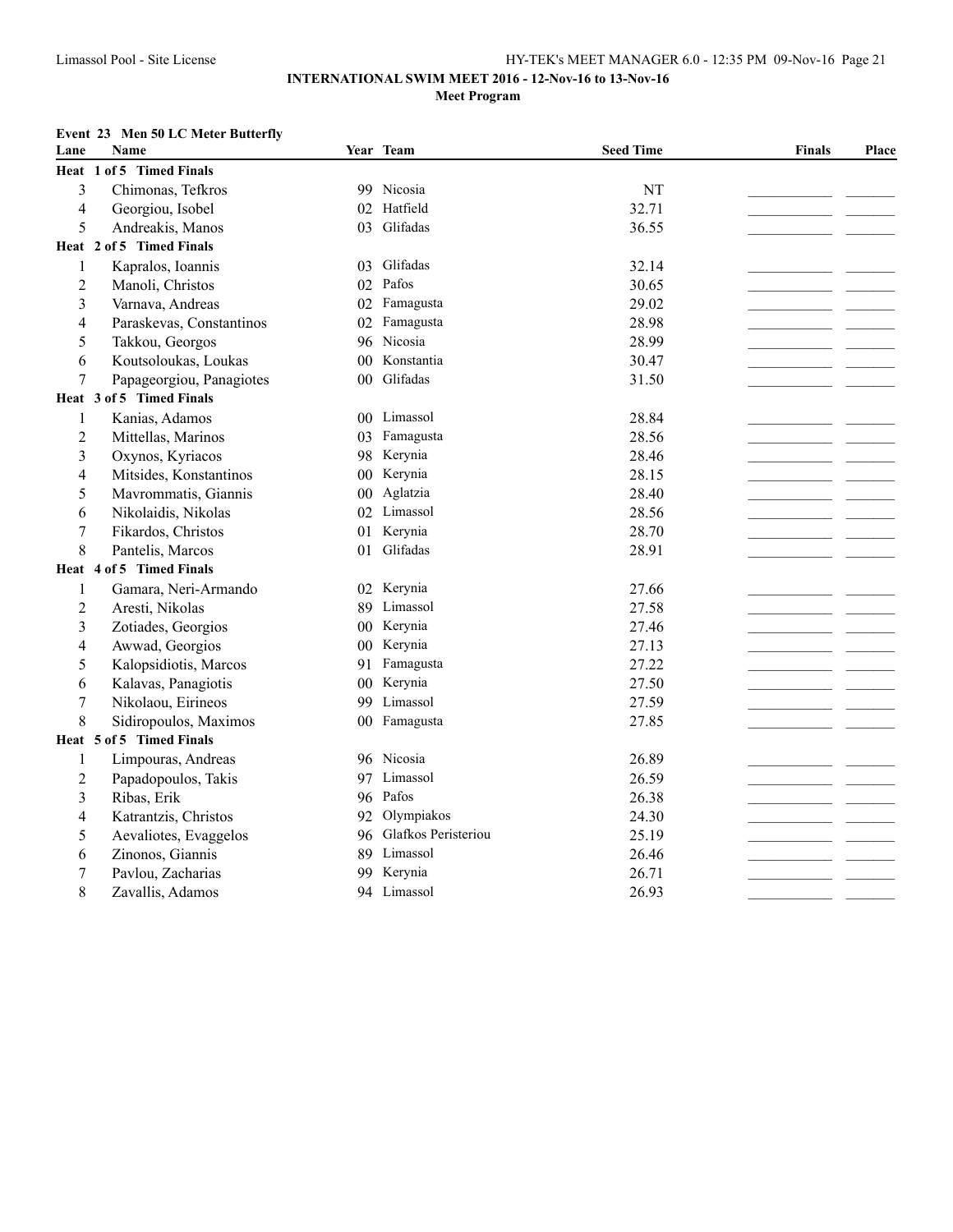### **Event 24 Women 200 LC Meter Backstroke**

| Lane | Name                     |     | Year Team              | <b>Seed Time</b> | <b>Finals</b> | Place |
|------|--------------------------|-----|------------------------|------------------|---------------|-------|
|      | Heat 1 of 2 Timed Finals |     |                        |                  |               |       |
| 3    | Stefanidou, Eleni        |     | 00 Larnaca             | NT               |               |       |
| 4    | Barron, Anna             |     | 03 Nicosia             | 2:41.94          |               |       |
| 5    | Zangi, Stav              | 03  | Israel                 | 2:52.30          |               |       |
| 6    | Pagla, Chrysi            |     | 01 Aglatzia            | NT               |               |       |
|      | Heat 2 of 2 Timed Finals |     |                        |                  |               |       |
|      | Liatsou, Monika-Rafka    |     | 04 Kerynia             | 2:40.71          |               |       |
| 2    | Ioannou, Despoina        |     | 01 Kerynia             | 2:37.25          |               |       |
| 3    | Dantou, Soteria          |     | 03 Glifadas            | 2:33.60          |               |       |
| 4    | Saha, Ioanna             |     | 99 Glifadas            | 2:15.15          |               |       |
| 5    | Ndalla, Olga             |     | 99 Glafkos Peristeriou | 2:18.34          |               |       |
| 6    | Bekou, Anastasia         | 03. | Famagusta              | 2:36.33          |               |       |
|      | Nikoli, Alexandra        |     | 02 Glifadas            | 2:38.70          |               |       |
| 8    | Nikolaidou, Christiana   | 04  | Limassol               | 2:41.63          |               |       |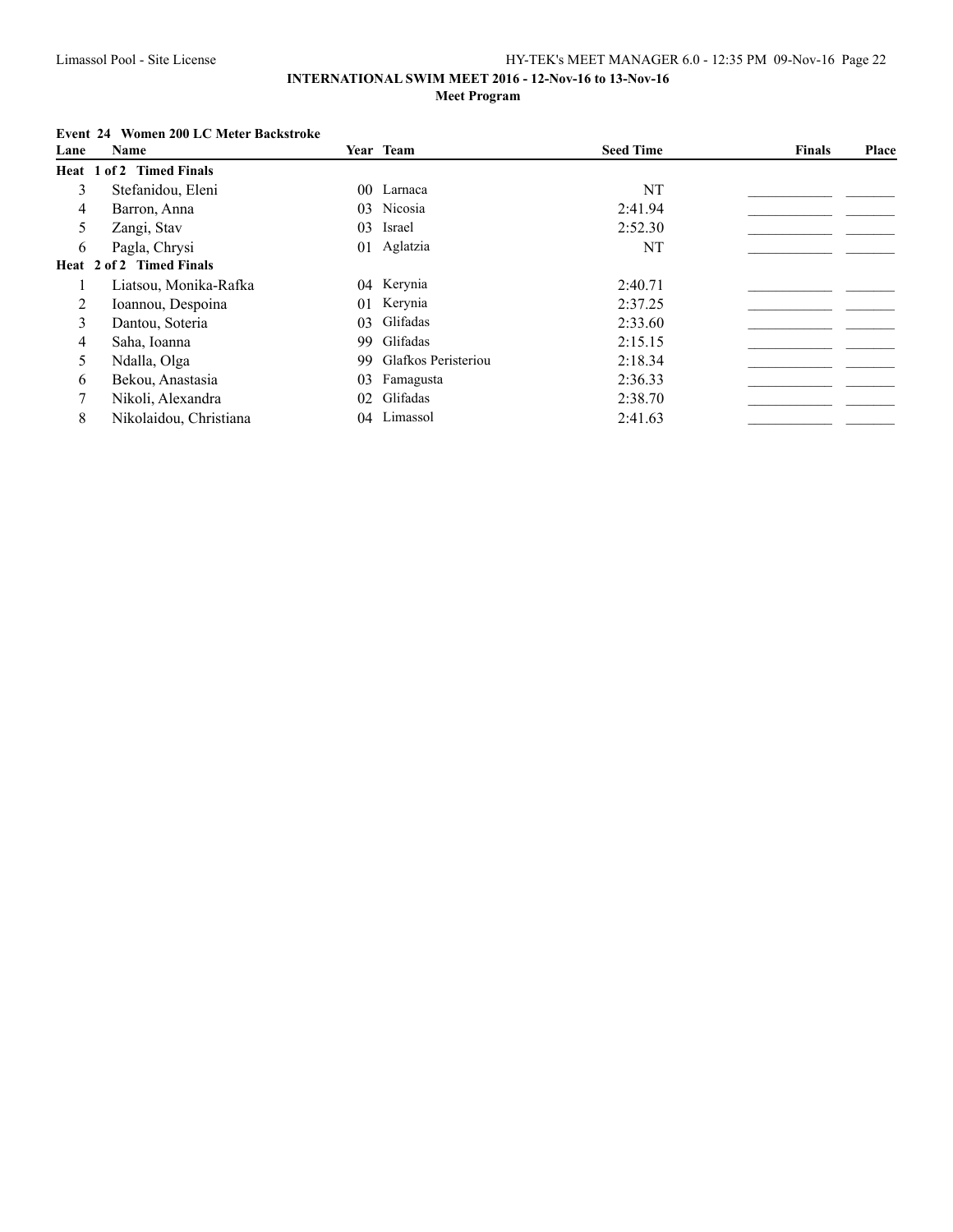### **INTERNATIONAL SWIM MEET 2016 - 12-Nov-16 to 13-Nov-16 Meet Program**

## **Event 25 Men 200 LC Meter Backstroke**

| Lane | Name                            | Year Team   | <b>Seed Time</b> | <b>Finals</b> | Place |
|------|---------------------------------|-------------|------------------|---------------|-------|
|      | <b>Heat 1 of 1 Timed Finals</b> |             |                  |               |       |
|      | Papakyriakou, Alexis            | 02 Limassol | 2:30.74          |               |       |
|      | Nikolaou, Antonio               | 03 Pafos    | 2:22.45          |               |       |
|      | Hadjiconstantis, Constantinos   | 00 Kerynia  | 2:17.78          |               |       |
| 4    | Theodorides, Elias              | 95 Paok     | 2:07.80          |               |       |
|      | Iakovidis, Filippos             | 98 Nicosia  | 2:08.52          |               |       |
| 6    | Patsalides, Antonis             | 02 Pafos    | 2:20.44          |               |       |
|      | Alexandrakis, Demetris          | 00 Limassol | 2:28.91          |               |       |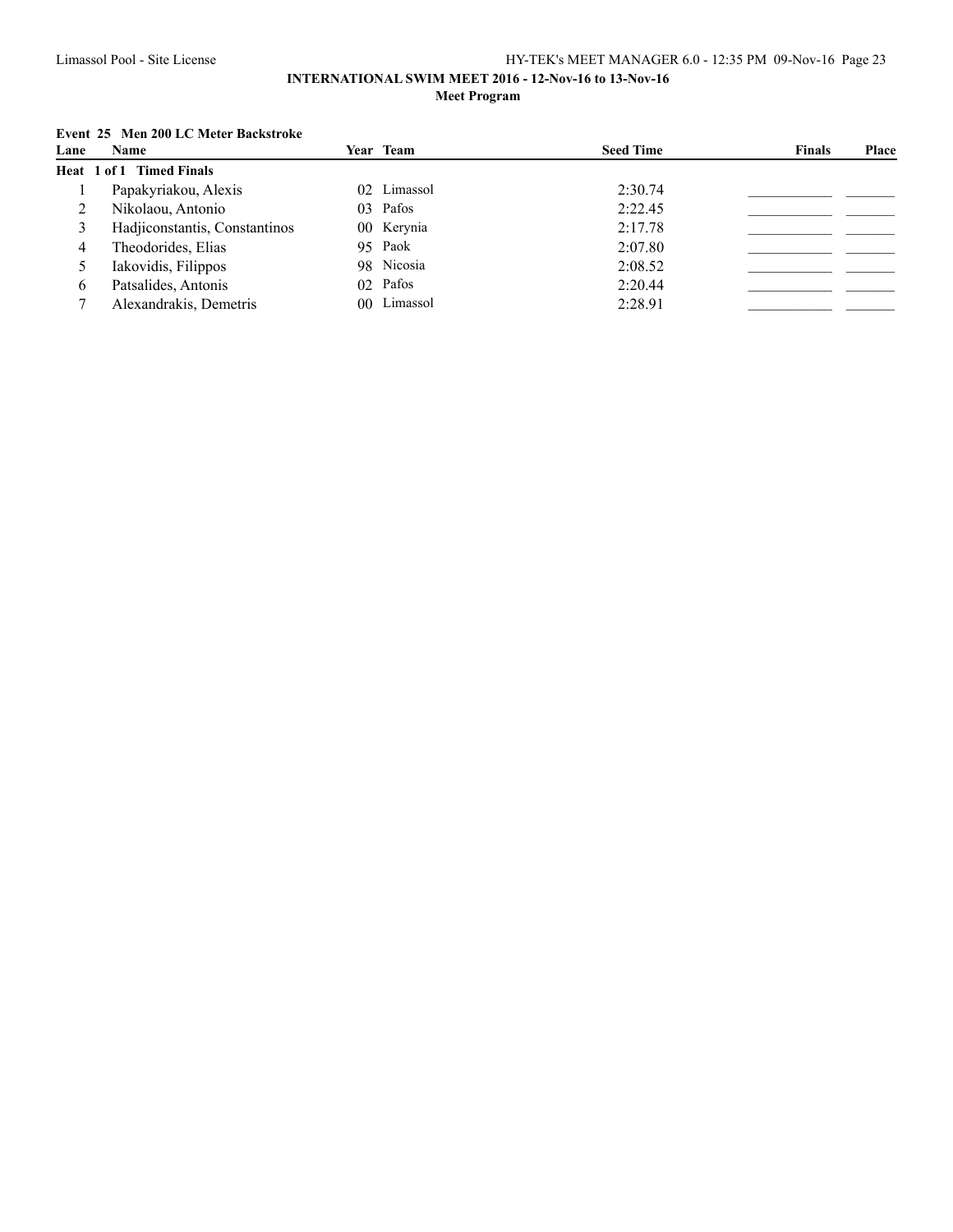### **INTERNATIONAL SWIM MEET 2016 - 12-Nov-16 to 13-Nov-16 Meet Program**

## **Event 26 Women 800 LC Meter Freestyle**

| Lane | Name                         | Year Team |             | <b>Seed Time</b> | <b>Finals</b> | Place |
|------|------------------------------|-----------|-------------|------------------|---------------|-------|
|      | Heat 1 of 1 Timed Finals     |           |             |                  |               |       |
|      | Vazoura, Antria - Andromachi |           | 04 Nicosia  | 10:36.25         |               |       |
|      | Loizou, Despoina             |           | 00 Apoel    | 10:14.47         |               |       |
|      | Athanasopoulou, Ioulia       |           | 04 Glifadas | 10:01.75         |               |       |
|      | Gianakopoulou, Nefeli        |           | 01 Glifadas | 9:14.26          |               |       |
|      | Zinoviou, Evdokia            |           | 02 Kerynia  | 10:01.54         |               |       |
| 0    | Mikellidi, Elena             |           | 99 Apoel    | 10:04.76         |               |       |
|      | Papalouca, Karolina          |           | 00 Nicosia  | 10:34.14         |               |       |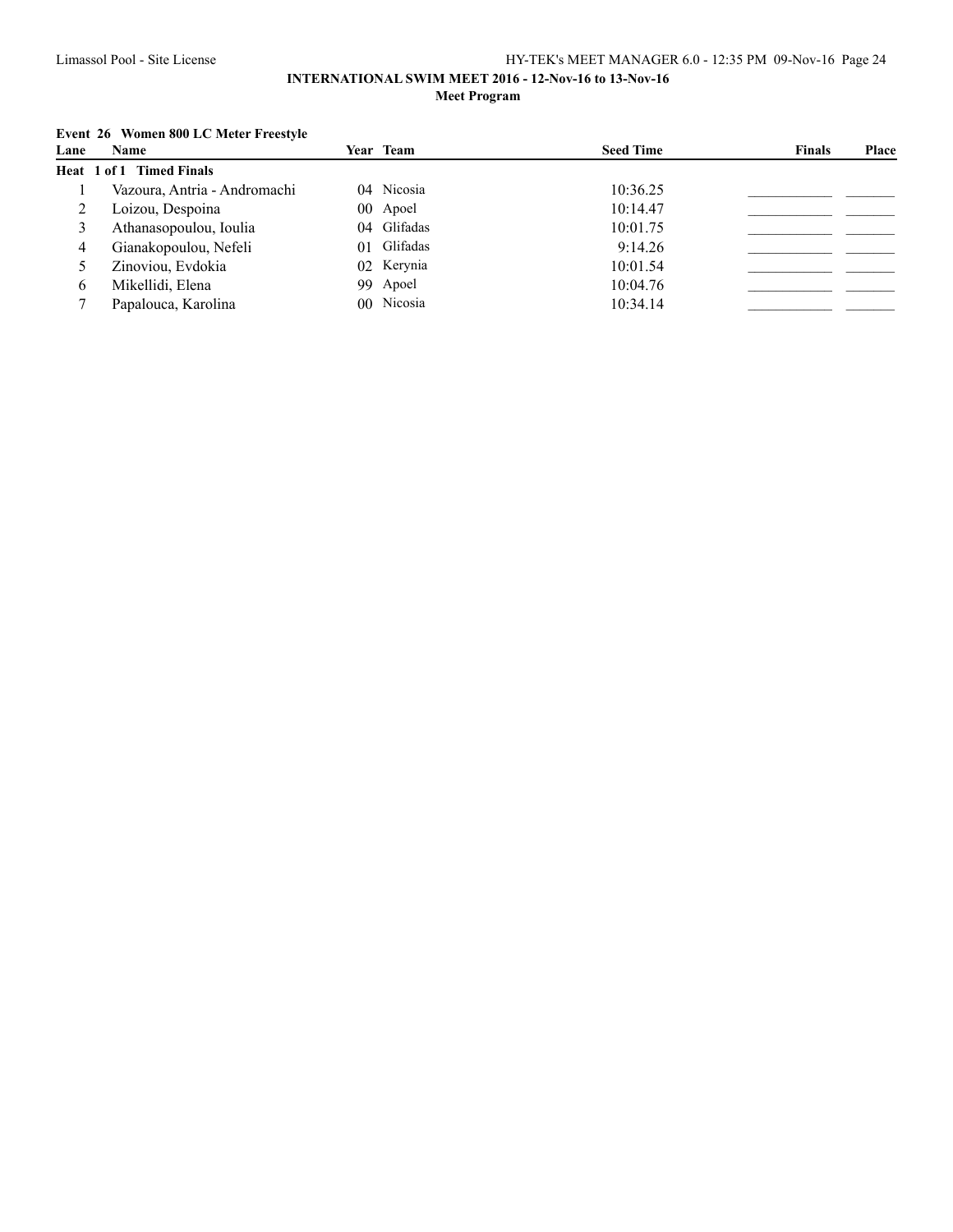### **Event 29 Men 50 LC Meter Freestyle**

| Lane                    | <b>Name</b>                   |                 | Year Team     | <b>Seed Time</b> | <b>Finals</b> | Place |
|-------------------------|-------------------------------|-----------------|---------------|------------------|---------------|-------|
|                         | Heat 1 of 4 Timed Finals      |                 |               |                  |               |       |
| $\,1$                   | Nicolaou, Paris               |                 | 99 Kerynia    | NT               |               |       |
| $\overline{c}$          | Serganis, Fedonas             | 03              | Glifadas      | 32.90            |               |       |
| 3                       | Kapralos, Ioannis             | 03              | Glifadas      | 29.80            |               |       |
| 4                       | Ioannides, Andreas            |                 | 01 Kerynia    | 27.36            |               |       |
| 5                       | Mittellas, Marinos            | 03              | Famagusta     | 27.44            |               |       |
| 6                       | Andreakis, Manos              | 03              | Glifadas      | 31.24            |               |       |
| $\boldsymbol{7}$        | Takkou, Georgos               |                 | 96 Nicosia    | NT               |               |       |
| 8                       | Chatzichristofi, Konstantinos | 02              | Limassol      | NT               |               |       |
|                         | Heat 2 of 4 Timed Finals      |                 |               |                  |               |       |
| 1                       | Kouris, Andronicos            |                 | 02 Aglatzia   | 27.13            |               |       |
| $\overline{c}$          | Iordanous, Nikolas            | 01              | Nicosia       | 26.92            |               |       |
| 3                       | Tzirtzipis, Stavros           | 00 <sup>1</sup> | Larnaca       | 26.26            |               |       |
| 4                       | Kontarinis, Constantinos      | 99              | Glifadas      | 25.93            |               |       |
| 5                       | Koutsoloukas, Loukas          |                 | 00 Konstantia | 26.12            |               |       |
| 6                       | Stylianou, Giorgos            | 99              | Famagusta     | 26.53            |               |       |
| $\boldsymbol{7}$        | Konstantinou, Christos        |                 | 94 Kerynia    | 27.10            |               |       |
| 8                       | Paraskevas, Constantinos      | 02              | Famagusta     | 27.23            |               |       |
|                         | Heat 3 of 4 Timed Finals      |                 |               |                  |               |       |
| 1                       | Pantelis, Marcos              | 01              | Glifadas      | 25.88            |               |       |
| $\overline{2}$          | Oxynos, Kyriacos              | 98              | Kerynia       | 25.86            |               |       |
| $\overline{\mathbf{3}}$ | Sidiropoulos, Maximos         |                 | 00 Famagusta  | 25.50            |               |       |
| 4                       | Evangelidis, Konstantinos     | 98              | Kerynia       | 25.15            |               |       |
| 5                       | Mitsides, Konstantinos        | 0 <sub>0</sub>  | Kerynia       | 25.33            |               |       |
| 6                       | Aresti, Nikolas               | 89              | Limassol      | 25.51            |               |       |
| 7                       | Egklezakis, Constantinos      | 01              | Glifadas      | 25.86            |               |       |
| 8                       | Manios, Demetris              | 99              | Glifadas      | 25.89            |               |       |
|                         | Heat 4 of 4 Timed Finals      |                 |               |                  |               |       |
| 1                       | Papadopoulos, Takis           |                 | 97 Limassol   | 24.79            |               |       |
| $\overline{2}$          | Nikolaidis, Andronikos        | 82              | Limassol      | 24.45            |               |       |
| 3                       | Limpouras, Andreas            |                 | 96 Nicosia    | 24.15            |               |       |
| $\overline{4}$          | Katrantzis, Christos          | 92              | Olympiakos    | 22.88            |               |       |
| 5                       | Kontopoulos, Constantinos     |                 | 94 Ethnikos   | 22.97            |               |       |
| 6                       | Kalopsidiotis, Marcos         |                 | 91 Famagusta  | 24.29            |               |       |
| 7                       | Iakovidis, Marcos             | 00 <sup>°</sup> | Nicosia       | 24.57            |               |       |
| 8                       | Zinonos, Giannis              |                 | 89 Limassol   | 25.10            |               |       |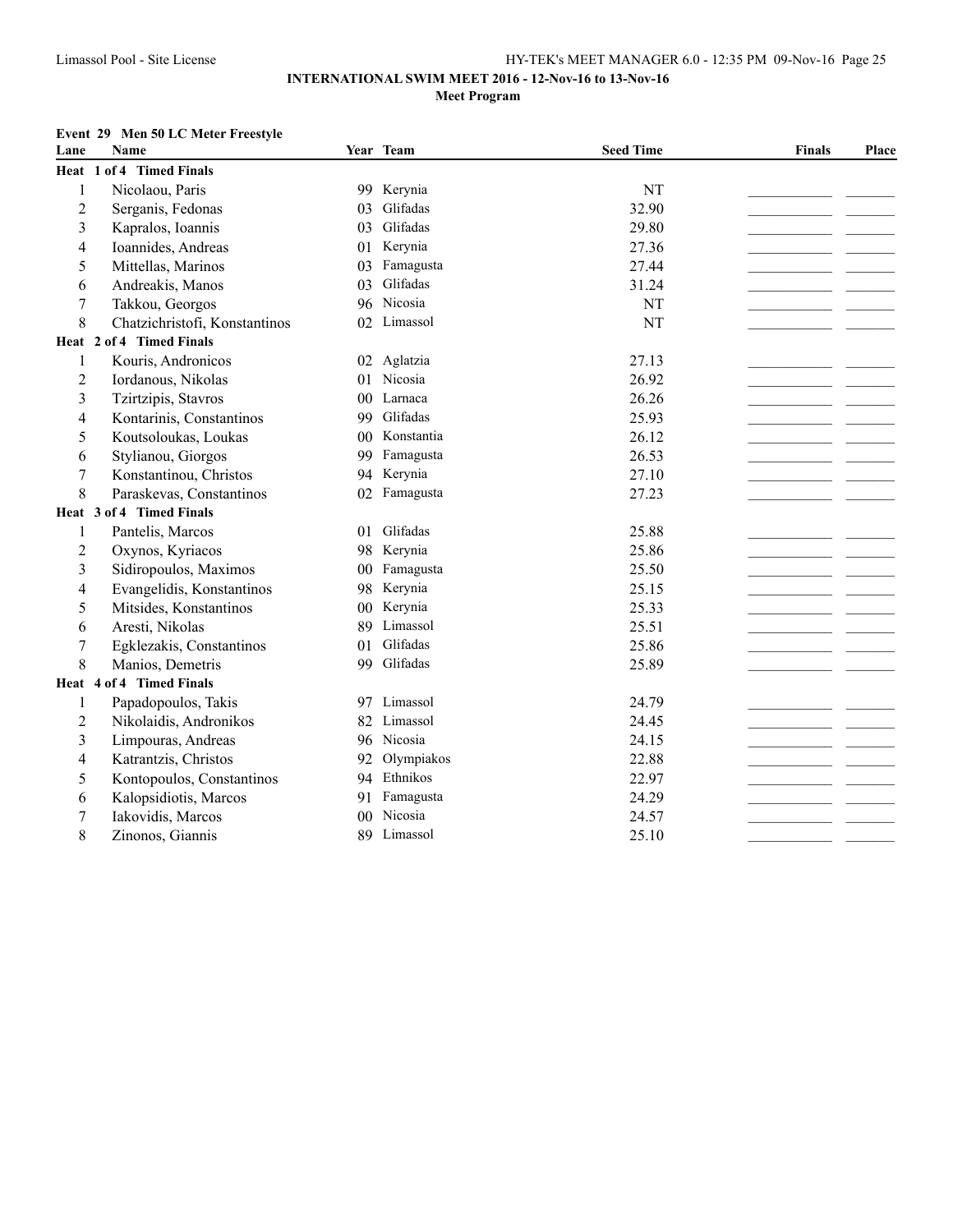### **Event 30 Women 50 LC Meter Freestyle**

| Lane             | Name                              |                | Year Team     | <b>Seed Time</b> | <b>Finals</b> | Place |
|------------------|-----------------------------------|----------------|---------------|------------------|---------------|-------|
| Heat             | of 5 Timed Finals<br>$\mathbf{1}$ |                |               |                  |               |       |
| 3                | Papageorgiou, Filio               |                | 00 Glifadas   | 35.66            |               |       |
| 4                | Athanasopoulou, Ioulia            |                | 04 Glifadas   | 32.50            |               |       |
| 5                | Giannakou, Agapi                  | 99             | Glifadas      | 35.00            |               |       |
| 6                | Tsakona, Viviana                  |                | 04 Glifadas   | 36.89            |               |       |
|                  | Heat 2 of 5 Timed Finals          |                |               |                  |               |       |
| 1                | Kampanella, Louiza                |                | 02 Pafos      | 31.13            |               |       |
| 2                | Nikolaou, Stefani                 |                | 03 Lakatamia  | 31.08            |               |       |
| 3                | Stylianou, Elli                   | 01             | Nicosia       | 30.88            |               |       |
| 4                | Athanasopoulou, Matina            |                | 01 Glifadas   | 30.60            |               |       |
| 5                | Lysandrou, Eleftheria             |                | 01 Famagusta  | 30.75            |               |       |
| 6                | Economidou, Alexandra             |                | 03 Nicosia    | 31.00            |               |       |
| $\boldsymbol{7}$ | Charitou, Anna                    | $00\,$         | Apoel         | 31.09            |               |       |
| 8                | Tahiri, Julia                     | 03             | Glifadas      | 31.80            |               |       |
|                  | Heat 3 of 5 Timed Finals          |                |               |                  |               |       |
| 1                | Ilia, Chara                       |                | 99 Nicosia    | 30.50            |               |       |
| 2                | Demosthenous, Nikoleta            |                | 03 Pafos      | 30.19            |               |       |
| 3                | Pylioti, Sofia-Hilary             |                | 01 Konstantia | 29.89            |               |       |
| 4                | Constantinou, Maria               |                | 00 Famagusta  | 29.58            |               |       |
| 5                | Stylianou, Stavroula              |                | 00 Pafos      | 29.75            |               |       |
| 6                | Zinonos, Dimitriana               |                | 03 Limassol   | 30.04            |               |       |
| $\boldsymbol{7}$ | Georgiou, Alexandra               | 01             | Apoel         | 30.38            |               |       |
| 8                | Alieva, Lina                      |                | 03 Glifadas   | 30.60            |               |       |
|                  | Heat 4 of 5 Timed Finals          |                |               |                  |               |       |
| 1                | Skenter, Iosifina                 |                | 99 Limassol   | 29.51            |               |       |
| 2                | Violari, Maritina                 |                | 04 Kerynia    | 29.49            |               |       |
| 3                | Ioannides, Fotini                 |                | 02 Famagusta  | 29.46            |               |       |
| 4                | Skeparnidou, Rafaela              | 0 <sub>0</sub> | Famagusta     | 29.09            |               |       |
| 5                | Dantou, Eleftheria                |                | 00 Glifadas   | 29.40            |               |       |
| 6                | Boloux, Alexandra                 |                | 99 Nicosia    | 29.48            |               |       |
| $\boldsymbol{7}$ | Nikoli, Alexandra                 |                | 02 Glifadas   | 29.50            |               |       |
| 8                | Angelidou, Marina                 |                | 99 Famagusta  | 29.55            |               |       |
|                  | Heat 5 of 5 Timed Finals          |                |               |                  |               |       |
| 1                | Hadjiloizou, Anna                 |                | 04 Lakatamia  | 28.88            |               |       |
| 2                | Ioannou, Despoina                 |                | 01 Kerynia    | 28.71            |               |       |
| 3                | Dimitriou, Alexantra              |                | 01 Kerynia    | 28.44            |               |       |
| 4                | Antoniou, Kalia                   |                | 00 Limassol   | 26.51            |               |       |
| 5                | Agathokleous, Aphroditi           |                | 02 Famagusta  | 27.90            |               |       |
| 6                | Dantou, Soteria                   | 03             | Glifadas      | 28.60            |               |       |
| $\boldsymbol{7}$ | Papapetrou, Tonia Maria           | $00\,$         | Famagusta     | 28.73            |               |       |
| 8                | Hadjichristofi, Marissa-Stephani  |                | 00 Kerynia    | 28.97            |               |       |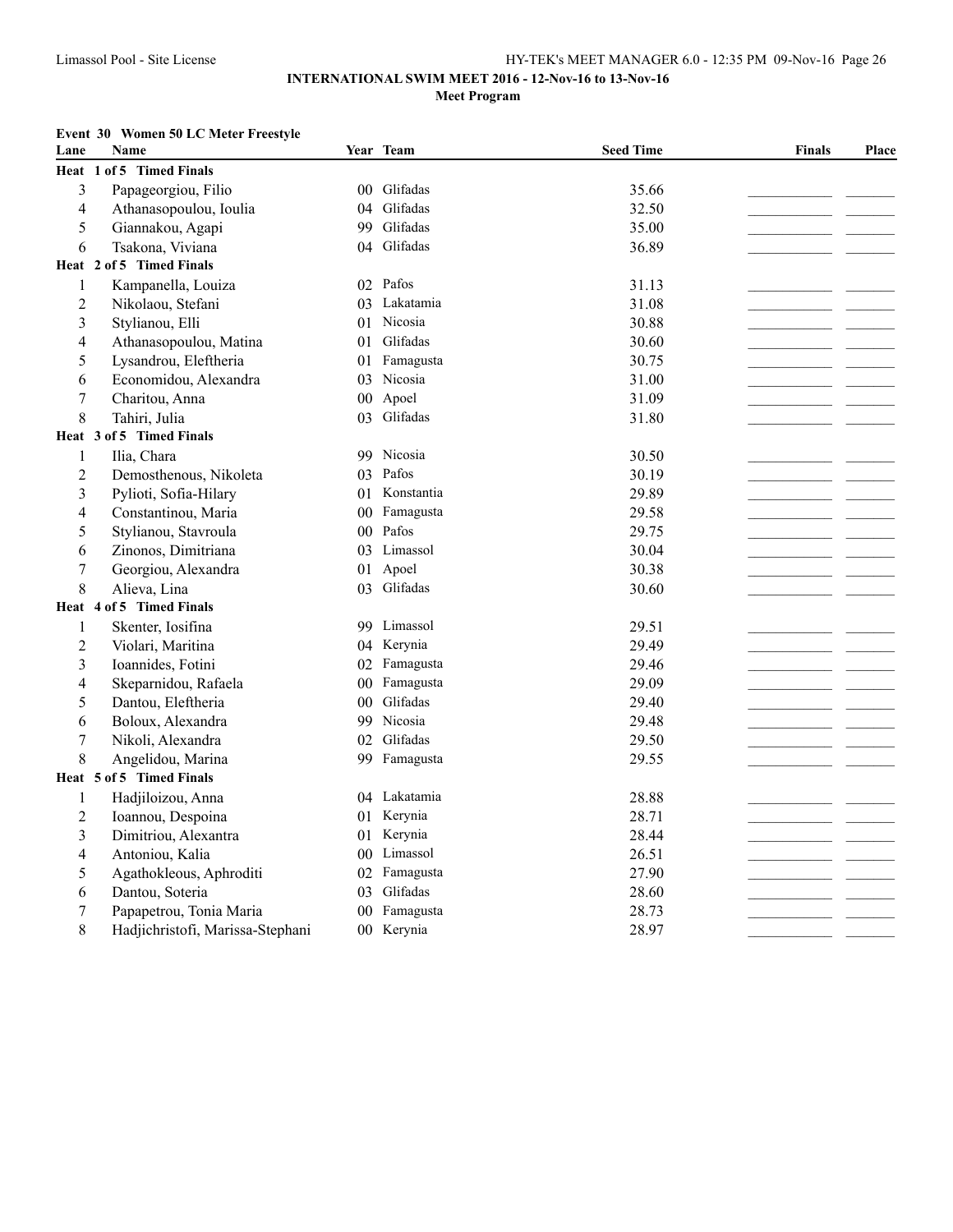### **INTERNATIONAL SWIM MEET 2016 - 12-Nov-16 to 13-Nov-16 Meet Program**

### **Event 31 Men 200 LC Meter IM**

| Lane | Name                     |                 | Year Team   | <b>Seed Time</b> | <b>Finals</b> | Place |
|------|--------------------------|-----------------|-------------|------------------|---------------|-------|
|      | Heat 1 of 3 Timed Finals |                 |             |                  |               |       |
| 3    | Zavallis, Adamos         |                 | 94 Limassol | NT               |               |       |
| 4    | Iakovidis, Filippos      |                 | 98 Nicosia  | NT               |               |       |
| 5    | Mavrommatis, Giannis     |                 | 00 Aglatzia | NT               |               |       |
|      | Heat 2 of 3 Timed Finals |                 |             |                  |               |       |
|      | Popov, Mark              | 00 <sup>1</sup> | Kerynia     | 2:36.16          |               |       |
| 2    | Maos, Charalampos        | 02              | Aglatzia    | 2:28.71          |               |       |
| 3    | Patsalides, Antonis      | 02              | Pafos       | 2:22.12          |               |       |
| 4    | Petri, Dimitris          | 99              | Limassol    | 2:19.17          |               |       |
| 5    | Tyrimou, Ezekias         | $00\,$          | Aglatzia    | 2:20.79          |               |       |
| 6    | Eleftheriou, Rafael      | 01              | Famagusta   | 2:26.99          |               |       |
|      | Eleftheriou, Stefanos    | 03              | Famagusta   | 2:35.95          |               |       |
| 8    | Hadjiefstathiou, Loukas  | 03              | Pafos       | 2:37.73          |               |       |
|      | Heat 3 of 3 Timed Finals |                 |             |                  |               |       |
|      | Onoufriou, Konstantinos  | 00 <sup>°</sup> | Limassol    | 2:16.88          |               |       |
| 2    | Zotiades, Georgios       | 00 <sup>1</sup> | Kerynia     | 2:13.87          |               |       |
| 3    | Iacovides, Joseph        | 99              | Limassol    | 2:11.69          |               |       |
| 4    | Hiotis, Panagiotis       | 96              | Ethnikos    | 2:04.09          |               |       |
| 5    | Karpouzles, Ioannis      | 92              | Paok        | 2:08.00          |               |       |
| 6    | Theodorides, Elias       | 95              | Paok        | 2:12.00          |               |       |
|      | Kontarinis, Constantinos | 99              | Glifadas    | 2:14.89          |               |       |
| 8    | Kalavas, Panagiotis      | $00\,$          | Kerynia     | 2:17.13          |               |       |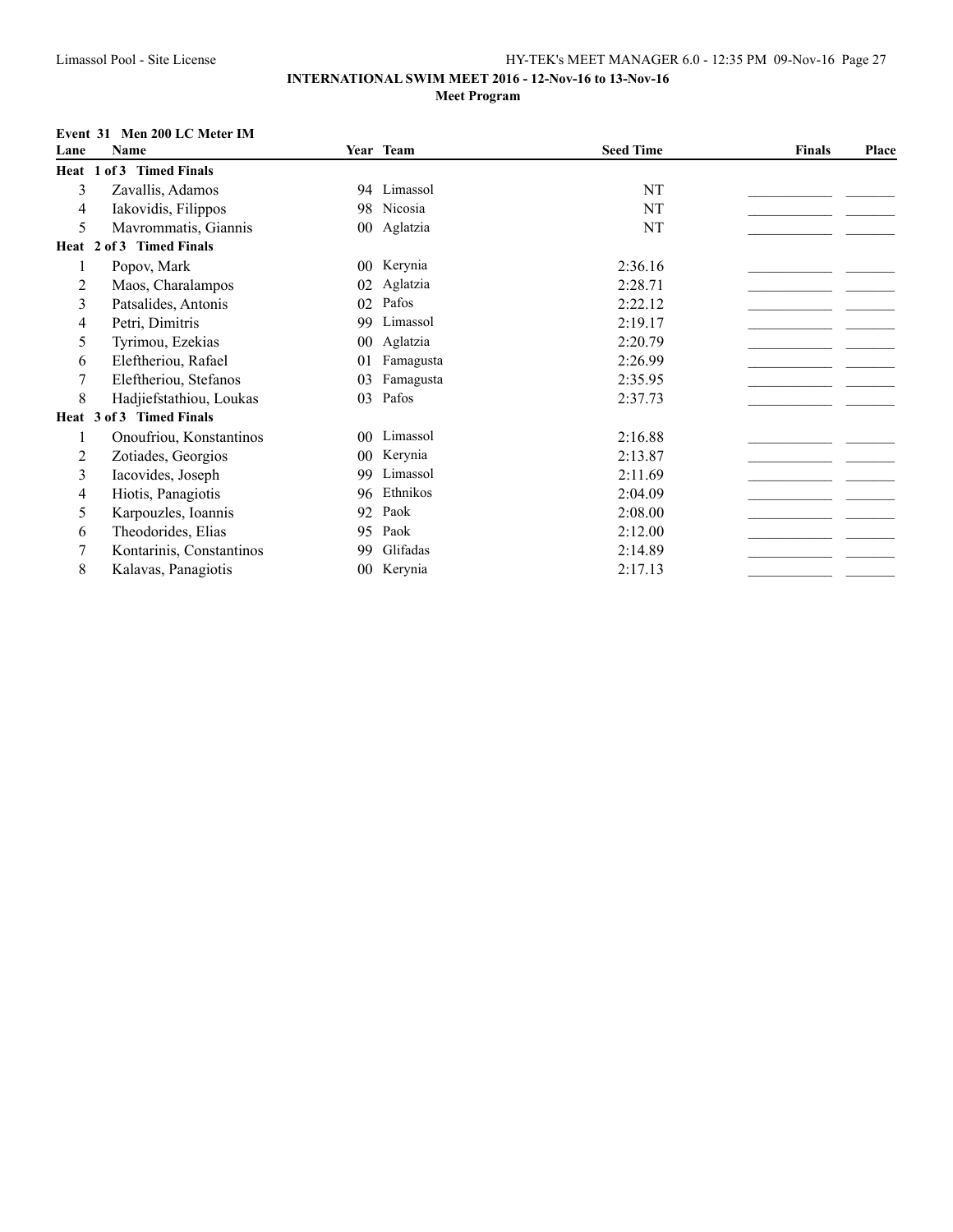## **Event 32 Women 200 LC Meter IM**

| Lane | Name                     |                 | Year Team           | <b>Seed Time</b> | <b>Finals</b> | <b>Place</b> |
|------|--------------------------|-----------------|---------------------|------------------|---------------|--------------|
|      | Heat 1 of 2 Timed Finals |                 |                     |                  |               |              |
|      | Zinoviou, Evdokia        |                 | 02 Kerynia          | NT               |               |              |
| 2    | Antoniou, Kalia          |                 | 00 Limassol         | NT               |               |              |
| 3    | Stylianou, Christina     | 01              | Famagusta           | 2:51.63          |               |              |
| 4    | Zangi, Stav              | 03              | Israel              | 2:45.00          |               |              |
| 5    | Barron, Anna             | 03              | Nicosia             | 2:47.82          |               |              |
| 6    | Christoforou, Stavriana  | 03              | Limassol            | 2:53.10          |               |              |
| 7    | Nikolaidou, Ioli         |                 | 02 Aglatzia         | NT               |               |              |
|      | Heat 2 of 2 Timed Finals |                 |                     |                  |               |              |
|      | Panagi, Sofia            |                 | 01 Limassol         | 2:37.76          |               |              |
| 2    | Vourna, Kristel          |                 | 92 Ethnikos         | 2:31.00          |               |              |
| 3    | Stefanidou, Eleni        | 00 <sup>1</sup> | Larnaca             | 2:25.01          |               |              |
| 4    | Saha, Ioanna             | 99              | Glifadas            | 2:20.28          |               |              |
| 5    | Ndalla, Olga             | 99              | Glafkos Peristeriou | 2:22.47          |               |              |
| 6    | Schegoleva, Alexandra    | 01              | Famagusta           | 2:27.65          |               |              |
|      | Agiomamitou, Anastasia   | 01              | Kerynia             | 2:36.28          |               |              |
| 8    | Liatsou, Monika-Rafka    |                 | 04 Kerynia          | 2:44.63          |               |              |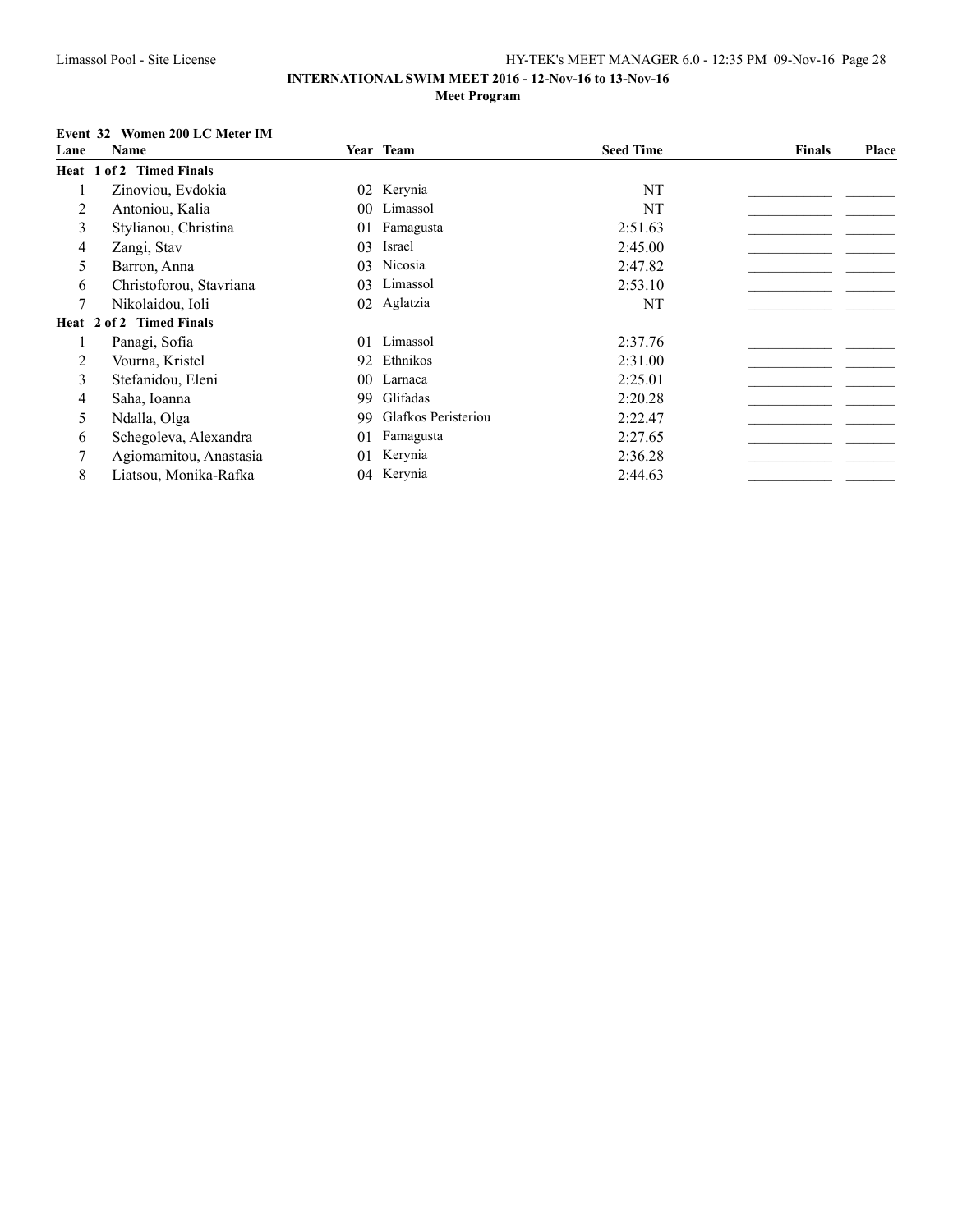### **Event 33 Men 400 LC Meter Freestyle**

| Lane | <b>Name</b>                        |                 | Year Team | <b>Seed Time</b> | <b>Finals</b> | <b>Place</b> |
|------|------------------------------------|-----------------|-----------|------------------|---------------|--------------|
|      | Heat 1 of 3 Timed Finals           |                 |           |                  |               |              |
| 3    | Mavrogenis, Ioannis                | 04              | Glifadas  | 5:15.50          |               |              |
| 4    | Nikolaou, Antonio                  | 03              | Pafos     | 4:40.52          |               |              |
| 5    | Ioannides, Andreas                 | 01              | Kerynia   | 4:44.43          |               |              |
|      | <b>Timed Finals</b><br>Heat 2 of 3 |                 |           |                  |               |              |
|      | Papageorgiou, Panagiotes           | $00\,$          | Glifadas  | 4:38.49          |               |              |
| 2    | Minikkis, Anestis                  | 00 <sup>°</sup> | Pafos     | 4:34.52          |               |              |
| 3    | Chatzichristofi, Konstantinos      | 02              | Limassol  | 4:29.50          |               |              |
| 4    | Kylilis, Andreas                   | 01              | Apoel     | 4:22.22          |               |              |
| 5    | Barron, Davit                      | 02              | Nicosia   | 4:26.55          |               |              |
| 6    | Iordanous, Nikolas                 | 01              | Nicosia   | 4:30.78          |               |              |
| 7    | Knobel, John Joseph                | 01              | Nicosia   | 4:37.87          |               |              |
|      | Heat 3 of 3 Timed Finals           |                 |           |                  |               |              |
|      | Frangoulides, Constantinos         | 02              | Pafos     | 4:18.61          |               |              |
| 2    | Tzirtzipis, Stavros                | 00 <sup>1</sup> | Larnaca   | 4:11.80          |               |              |
| 3    | Papakyriakou, Martinos             | 98              | Limassol  | 4:10.65          |               |              |
| 4    | Hadjittooulis, Constantinos        | 99              | Larnaca   | 4:01.53          |               |              |
| 5    | Egklezakis, Constantinos           | 01              | Glifadas  | 4:10.00          |               |              |
| 6    | Kontopoulos, Constantinos          | 94              | Ethnikos  | 4:11.00          |               |              |
|      | Onoufriou, Konstantinos            | $00\,$          | Limassol  | 4:12.20          |               |              |
| 8    | Koopman, Sebastian                 | 00 <sup>°</sup> | Pafos     | 4:19.87          |               |              |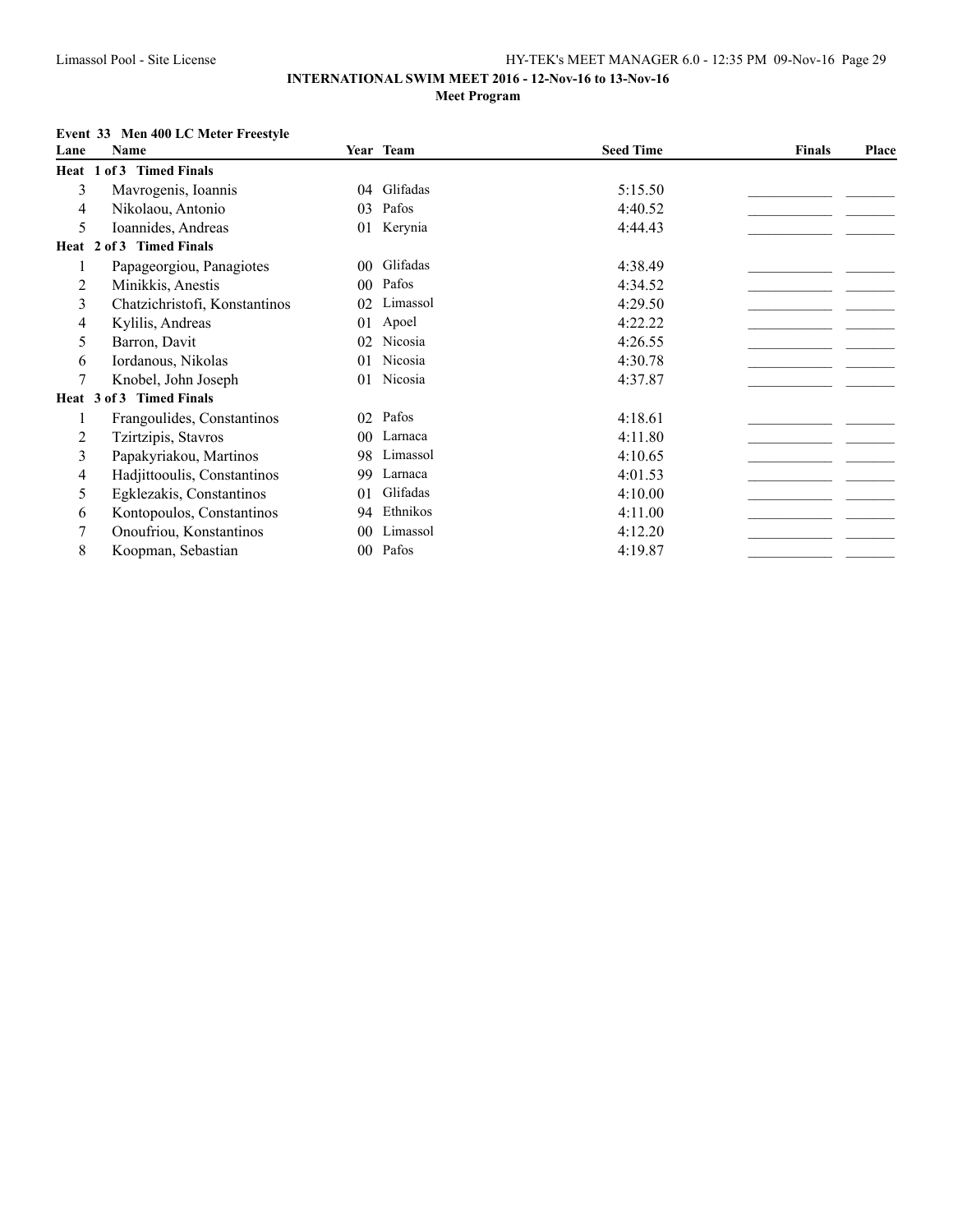### **INTERNATIONAL SWIM MEET 2016 - 12-Nov-16 to 13-Nov-16 Meet Program**

## **Event 34 Women 400 LC Meter Freestyle**

| Lane | Name                     |                 | Year Team    | <b>Seed Time</b> | <b>Finals</b> | Place |
|------|--------------------------|-----------------|--------------|------------------|---------------|-------|
|      | Heat 1 of 2 Timed Finals |                 |              |                  |               |       |
| 3    | Economidou, Alexandra    | 03.             | Nicosia      | 5:10.73          |               |       |
| 4    | Alieva, Lina             |                 | 03 Glifadas  | 5:06.40          |               |       |
| 5    | Shehadeh, Christina      |                 | 00 Apoel     | 5:07.76          |               |       |
|      | Heat 2 of 2 Timed Finals |                 |              |                  |               |       |
|      | Mikellidi, Elena         |                 | 99 Apoel     | 4:54.79          |               |       |
| 2    | Sofouli, Danae           |                 | 03 Glifadas  | 4:47.80          |               |       |
| 3    | Petrova, Khristina       |                 | 00 Famagusta | 4:34.46          |               |       |
| 4    | Jessica, Luster          |                 | 90 Halle     | 4:25.00          |               |       |
| 5    | Sofouli, Stephania       |                 | 00 Glifadas  | 4:32.70          |               |       |
| 6    | Athanasopoulou, Matina   | 01              | Glifadas     | 4:42.86          |               |       |
|      | Tsitsekli, Amalia        | 03              | Nicosia      | 4:48.59          |               |       |
| 8    | Ioannides, Fotini        | 02 <sup>2</sup> | Famagusta    | 4:57.91          |               |       |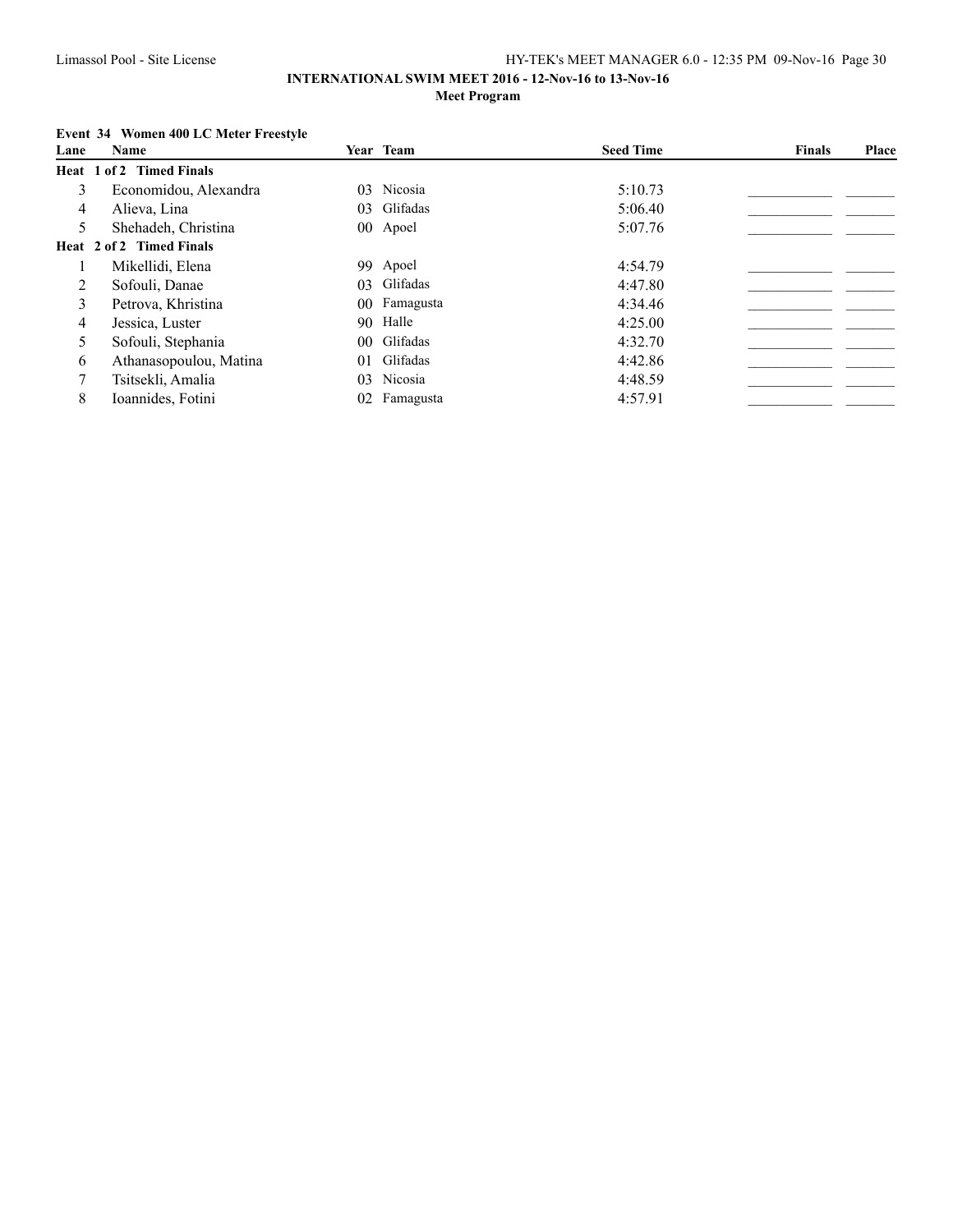### **INTERNATIONAL SWIM MEET 2016 - 12-Nov-16 to 13-Nov-16 Meet Program**

## **Event 35 Men 200 LC Meter Butterfly**

| Lane | Name                     |     | Year Team    | <b>Seed Time</b> | <b>Finals</b> | Place |
|------|--------------------------|-----|--------------|------------------|---------------|-------|
|      | Heat 1 of 2 Timed Finals |     |              |                  |               |       |
| 2    | Nikolaidis, Nikolas      |     | 02 Limassol  | NT               |               |       |
| 3    | Hadjiefstathiou, Loukas  |     | 03 Pafos     | NT               |               |       |
| 4    | Manoli, Christos         |     | 02 Pafos     | 2:24.76          |               |       |
| 5    | Kanias, Adamos           |     | 00 Limassol  | 2:32.58          |               |       |
| 6    | Nikolaou, Eirineos       | 99. | Limassol     | NT               |               |       |
|      | Heat 2 of 2 Timed Finals |     |              |                  |               |       |
|      | Varnava, Andreas         |     | 02 Famagusta | 2:24.18          |               |       |
| 2    | Manios, Demetris         |     | 99 Glifadas  | 2:15.01          |               |       |
| 3    | Nicolaou, Paris          |     | 99 Kerynia   | 2:10.97          |               |       |
| 4    | Iacovides, Joseph        |     | 99 Limassol  | 2:10.64          |               |       |
| 5    | Pavlou, Zacharias        |     | 99 Kerynia   | 2:10.97          |               |       |
| 6    | Fikardos, Christos       |     | 01 Kerynia   | 2:13.59          |               |       |
|      | Chimonas, Tefkros        |     | 99 Nicosia   | 2:17.80          |               |       |
| 8    | Gamara, Neri-Armando     |     | 02 Kerynia   | 2:24.32          |               |       |